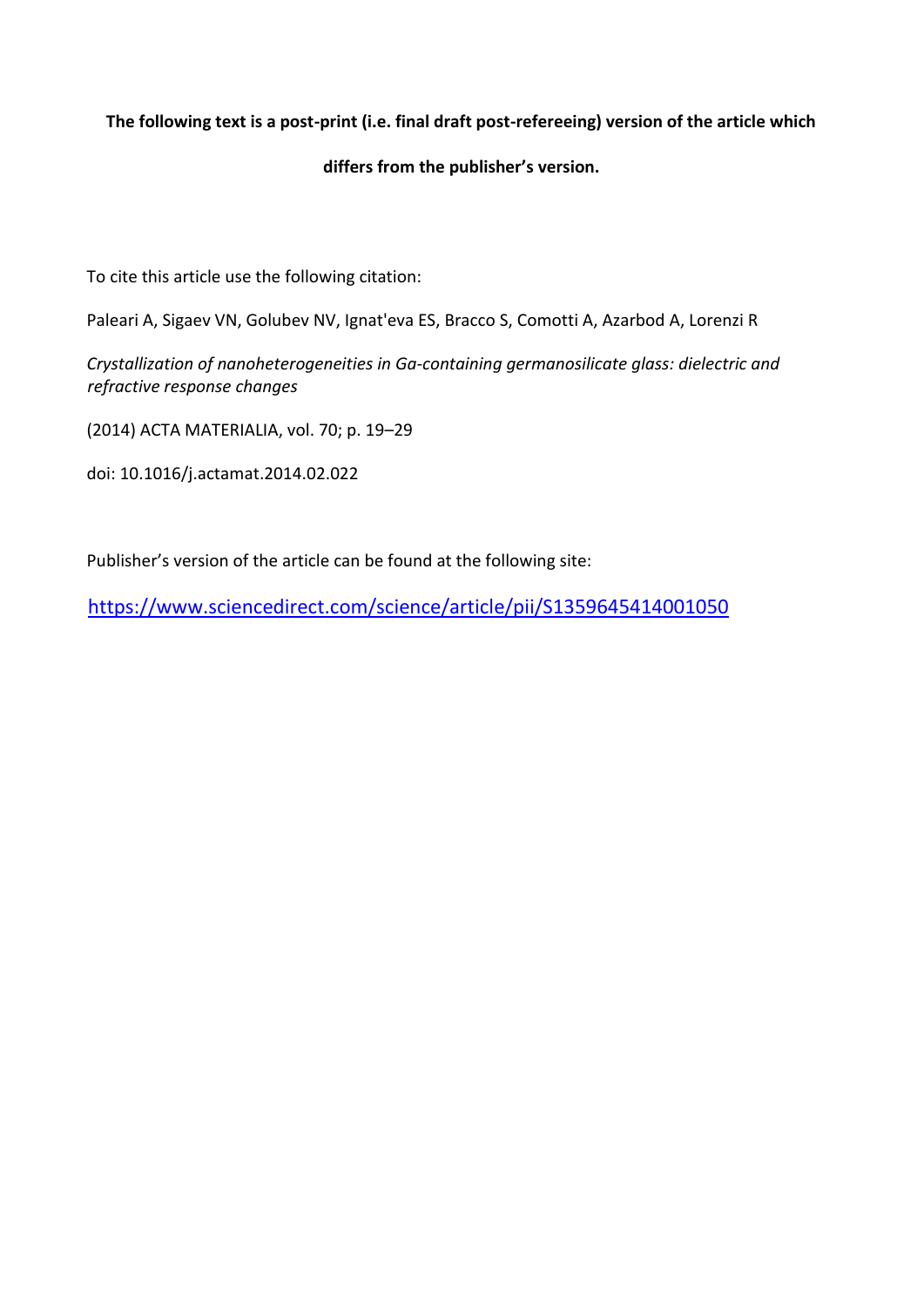# *Crystallization of nanoheterogeneities in Ga-containing germanosilicate glass: dielectric and refractive response changes*

A. Paleari, <sup>\*ab</sup> V.N. Sigaev,ª N.V. Golubev,ª E.S. Ignat'eva,ª S. Bracco,<sup>b</sup> A. Comotti,<sup>b</sup> A. Azarbod,<sup>bc</sup> R. Lorenzi<sup>b</sup>

*a. P.D. Sarkisov International Laboratory of Glass-based Functional Materials, Mendeleev University of Chemical Technology of Russia, Miusskaya Square 9, 125190 Moscow, Russia*

- *b. Department of Materials Science, University of Milano-Bicocca, Via R. Cozzi 55, 20125 Milano, Italy*
- *c. Department of Physics, University of Ferrara, Via Saragat 1, 44100 Ferrara, Italy*

*\* Corresponding author:* alberto.paleari@unimib.it

## **Abstract**

Modification of the optical and dielectric response upon nanocrystallization represents a tool for functionalizing glass-based materials and an alternative approach for data storage in optical media. Here we report results for Ga-containing alkali-germanosilicate glass undergoing thermally activated secondary phase separation and crystallization of native nanoheterogeneities with formation of dense dispersions (105  $\mu$ m<sup>-3</sup>) of y-Ga<sub>2</sub>O<sub>3</sub> nanocrystals in transparent glass ceramics. The shift of the Urbach tail in the UV absorption and the refractive index increase upon nanocrystallization are analyzed following Duffy's approach and the Maxwell–Garnett description of refractive index in composite systems. The results clarify that native nanoheterogeneities consist of Ge-containing Ga-oxide and, consequently, composition changes occur between matrix and nanophase during nanocrystallization. Complex impedance data are analyzed to disentangle the electronic and ionic contributions to the dielectric response, pointing to a lowering of ionic polarizability parallel to the electronic polarizability increase. The analysis, aided by 71Ga NMR data, gives an insight into the relation between coordination changes and refractive and dielectric response, highlighting the role of non-bridging-oxygens and interphase.

Keywords: Amorphous oxides; Crystalline nanostructure; Optical spectroscopy

#### **1. Introduction**

The optical and dielectric functions of wide-band-gap mixed glasses are usually tuned by choosing appropriate compositions and doping. Any change in the mean coordination structure is in fact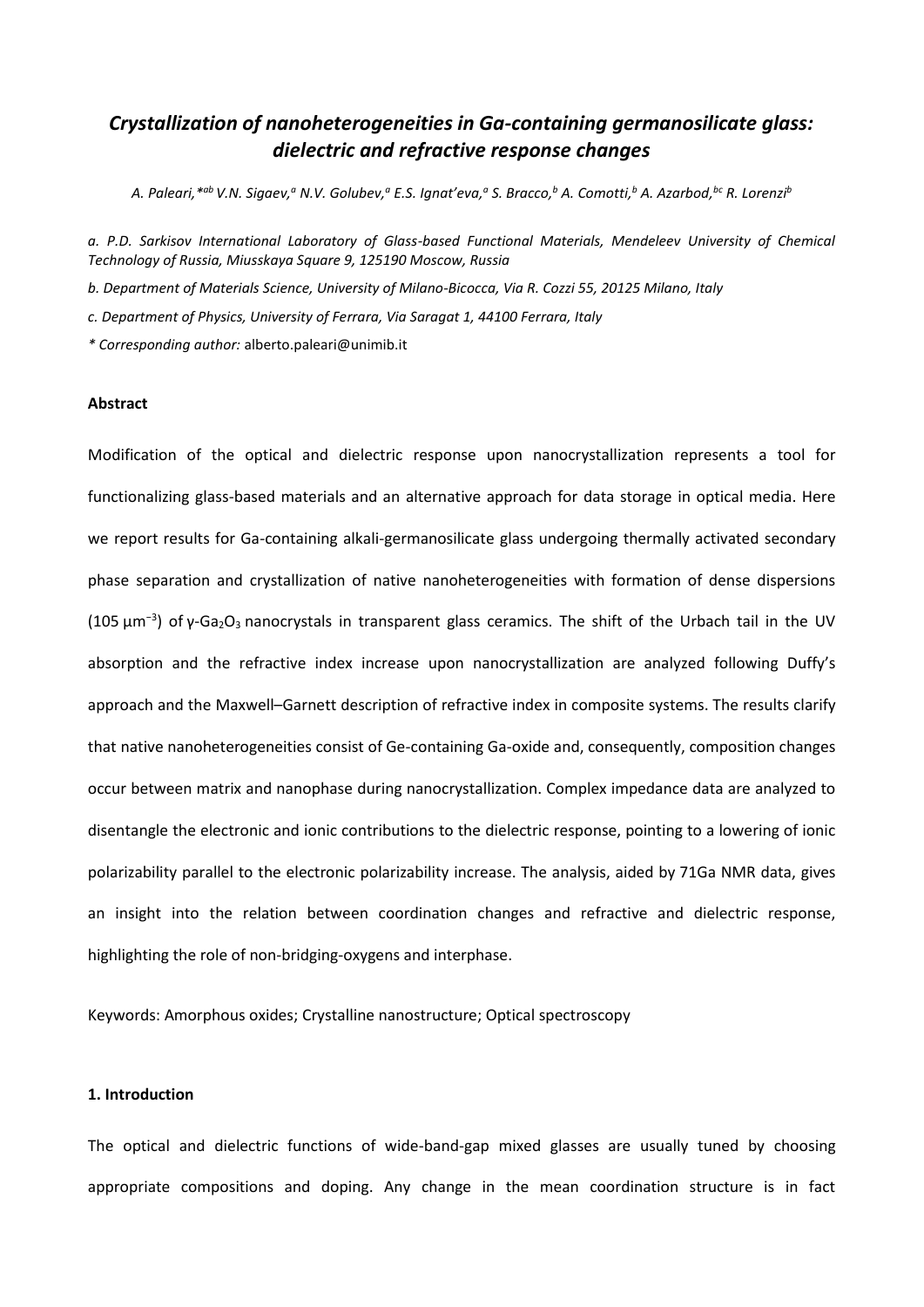accompanied by changes in the material polarization in response to electromagnetic radiation [1], [2]. However, the physical properties of an optical glass sometimes need to be efficiently controlled, at fixed macroscopic composition, on the very local scale of micrometer-sized patterns. In fibre optics, for instance, refractive index patterns are created from processes of laser-induced local densification, creation or release of local stresses, photoconversion of coordination defects, nanocrystallization and even amorphization of pre-existent crystalline nanophases [3], [4], [5], [6], [7]. Similar modifications can also constitute the fundamental ingredient for the development of novel optical memories with unprecedented storage capacity and stability, as recently envisaged and proved on glass systems [8], [9]. All these mechanisms are based on the intrinsic structural metastability of the amorphous network of glasses, which confers on glassbased materials a wide range of structural configurations and consequent possible transformations, including nanostructuring. Mechanisms of structural perturbation can comprise changes in the mean coordination number or coordination ring order (as in photosensitive germanosilicates and tin silicates [5]), chemical reactions of embedded components (as in fluorine-containing sol–gel silica [10]) and nucleation of crystalline nanophases. The latter class of processes is particularly interesting if nanostructure size and refractive index can be controlled so as to preserve optical transmittance, as in SnO<sub>2</sub>-doped silica and Gacontaining glasses [11], [12].

The addition of gallium oxide can be a powerful tool for introducing additional degrees of freedom into the coordination structure of glasses, since  $Ga^{3+}$  ions admit very different coordination shells, from tetrahedral to octahedral ones, and compatibility both with amorphous networks and crystalline structures [12], [13], [14], [15]. These features make it possible to obtain Ga-modified germanosilicates in a fully amorphous form that can be drawn into fibres and functionalized by post-synthesis thermal or laser treatments of nanocrystallization [16], [17], [18]. This peculiarity was used to obtain Ga-oxide nanocrystals in glass as a suitable host for light-emitting ions  $[14]$ ,  $[15]$ ,  $[16]$ ,  $[17]$ . In such a case, it was also demonstrated that nanocrystals are the result of a secondary phase separation from native amorphous nanoheterogeneities in the glass and give rise to strong UV-excited visible light emission [19], [20]. However, no detailed information is available on the local changes in the structure and coordination occurring in the material, and on the relationships between the dielectric and refractive properties.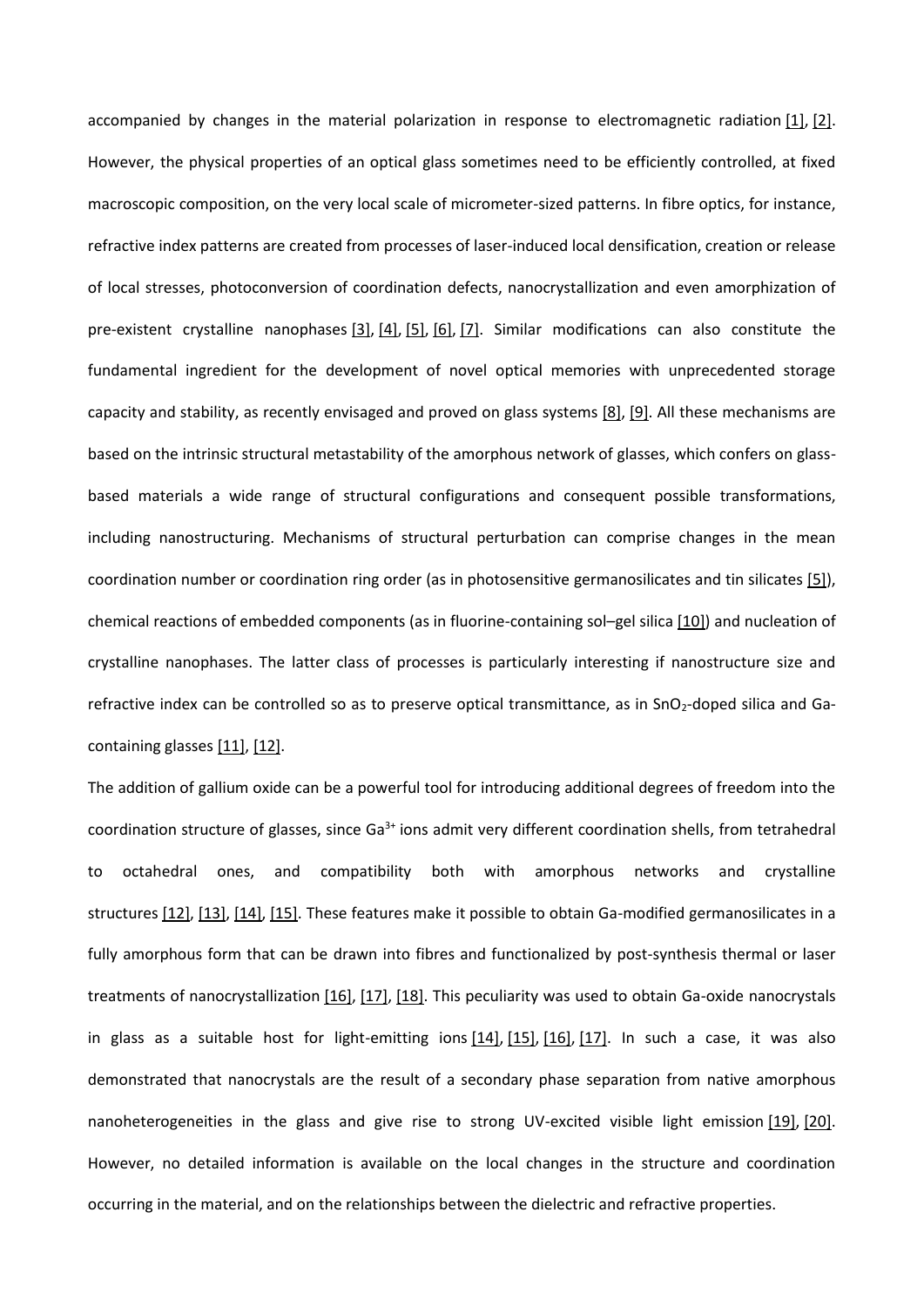Here we report for the first time, to the best of our knowledge, detailed identification of the changes in polarization induced by nanostructuring an oxide glass. Specifically, in the present case, we report the analysis of Ga-modified germanosilicate glass undergoing thermally induced formation of γ-Ga2O<sup>3</sup> nanocrystals. We present data and analysis which offer the possibility of controlling and tailoring the mean coordination structure of Ga-containing germanosilicate glasses for specific applications, particularly for designing processes of material patterning and functionalization.

#### **2. Experimental procedure**

Glass with nominal composition 7.5Li<sub>2</sub>O-2.5Na<sub>2</sub>O-20Ga<sub>2</sub>O<sub>3</sub>-35GeO<sub>2</sub>-35SiO<sub>2</sub> (mol.%) was prepared by a conventional melt-quenching method. The raw materials are  $Li_2CO_3$  (reagent grade), Na<sub>2</sub>CO<sub>3</sub> (reagent grade), Ga<sub>2</sub>O<sub>3</sub> (reagent grade), GeO<sub>2</sub> (special purity grade) and amorphous SiO<sub>2</sub> (special purity grade). A Gafree reference sample, with the other oxide components in unchanged proportions, was also prepared by the same procedure. In all cases, the amount of reagent in each batch was calculated in order to prepare 120 g of final product. The starting materials were weighed using an analytical balance with an accuracy of 0.001 g and carefully mixed in an agate mortar. Glass was then prepared in a 45 ml crucible in air at 1480 °C for 40 min. Final glass samples were analyzed by energy-dispersive X-ray fluorescence analysis (Bruker Artax 200), verifying the absence of contaminants down to the detection limit of a few ppm. A fraction of as-quenched bulk samples were heat treated at about 690 °C for 15 min, in order to induce nanocrystallization, by putting the glass samples into a muffle furnace in air with a temperature accuracy of ±2 K, with initial and final transients of the order of a few seconds. The densities of all materials were determined through hydrostatic measurements with an uncertainty of less than 1%. Compositions, molar mass, density and calculated molar volume of the investigated materials are summarized in Table 1. Samples were then obtained from the final materials either as polished slabs or powders according to the type of measurement to be performed.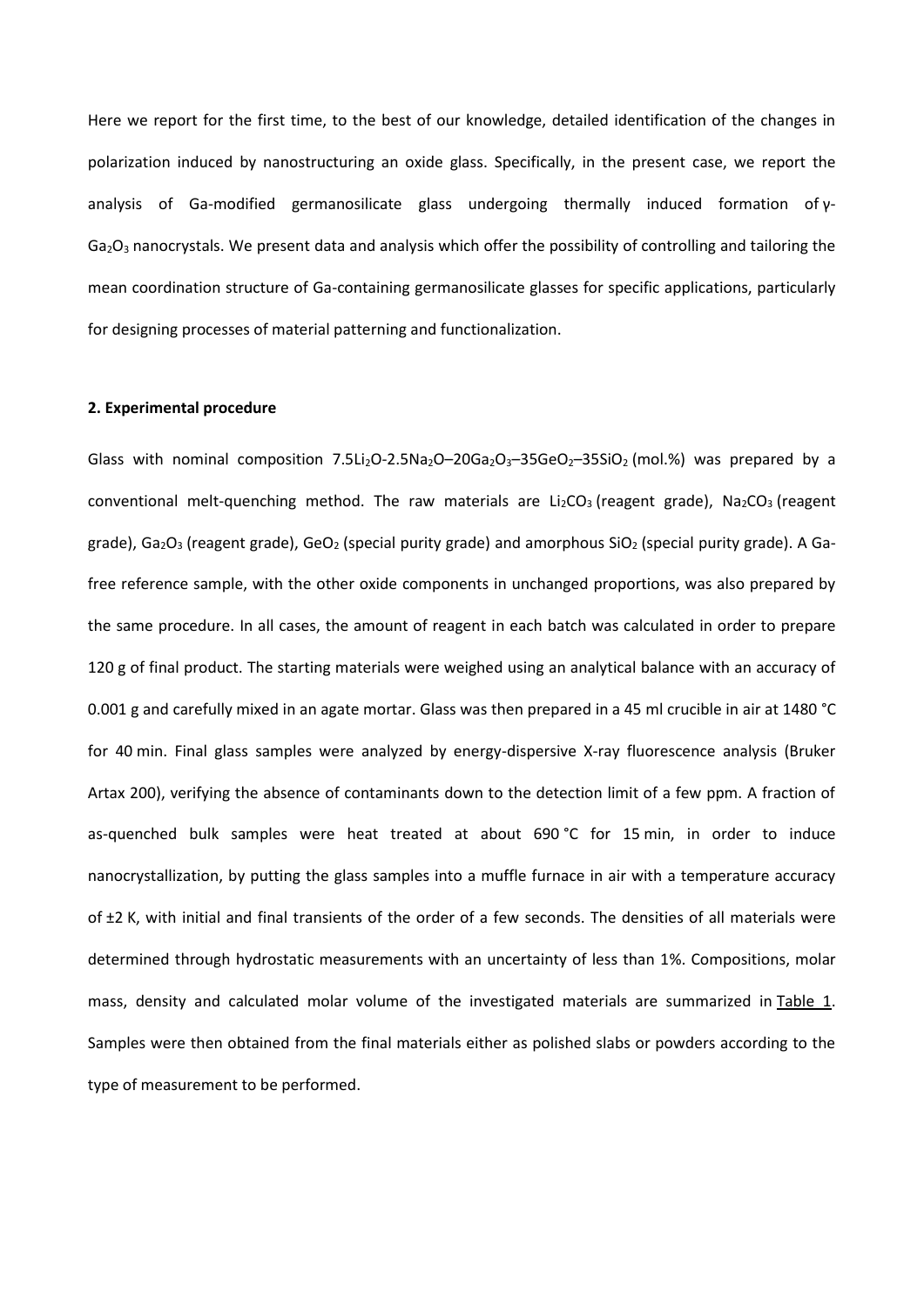| <b>Material</b> | <b>Composition</b>     | <b>Density</b> | $M_{\rm M}$ | $V_M$ |
|-----------------|------------------------|----------------|-------------|-------|
| AQ              | 7.5 2.5 20.0 35.0 35.0 | 3.655          | 98.9279     | 27.07 |
| TТ              | 7.5 2.5 20.0 35.0 35.0 | 3.662          | 98.9279     | 27.01 |
| GF              | 9.4 3.0 0.00 43.8 43.8 | 3.189          | 76.8166     | 24.09 |

*Table 1. Material data. Nominal composition (molar percentage of Li2O, Na2O, Ga2O3, GeO2, and SiO2, respectively), density (g cm−3), molar mass M<sup>M</sup> (g mol−1) and molar volume V<sup>M</sup> (cm<sup>3</sup> mol−1) of as-quenched glass (AQ), thermally treated nanostructured glass (TT) and Ga-free reference glass (GF). Uncertainty in the density and molar volume is 0.3%.*

Transmission electron microscopy (TEM) images and electron diffraction patterns were obtained on finely ground powder, deposited on a gold microscopy grid, using a FEI Tecnai G2 F20 field emission gun transmission electron microscope, with an accelerating voltage of 200 kV and equipped with an S-Twin lens that gives a point resolution of 0.24 nm. The imaging system is composed of one TV rate 626 Gatan and one slow scan 794 Gatan charge-coupled-device (CCD) camera. No effect of electron irradiation on the nanostructured materials was observed during low-resolution TEM measurements. Differential scanning calorimetry (DSC) measurements were performed by means of a Netzsch DSC 449F3 high-temperature thermoanalyzer in platinum crucibles, at a heating rate of 10 K min−1 in Ar, on bulk samples of 10–15 mg. Xray diffraction (XRD) patterns of the powdered samples were recorded on a Bruker D2 PHASER diffractometer (Cu K*α* radiation, Ni filter). Crystalline phases were identified by comparing positions and relative intensities of peaks in XRD patterns with data in the JCPDS (Joint Committee on Powder Diffraction Standards) database. Particular attention was paid to the preparation of samples for XRD estimation of the crystallized volume fraction, mainly as regards powder granulometry and positioning, so as to ensure a reliable semiquantitative comparison among distinct measurements. The 71Ga solid-state nuclear magnetic resonance (NMR) spectra were run at 91.5 MHz on a Bruker Avance 300 instrument operating at a static field of 7.04 T equipped with 4 mm double resonance magic angle spinning (MAS) probe. The samples were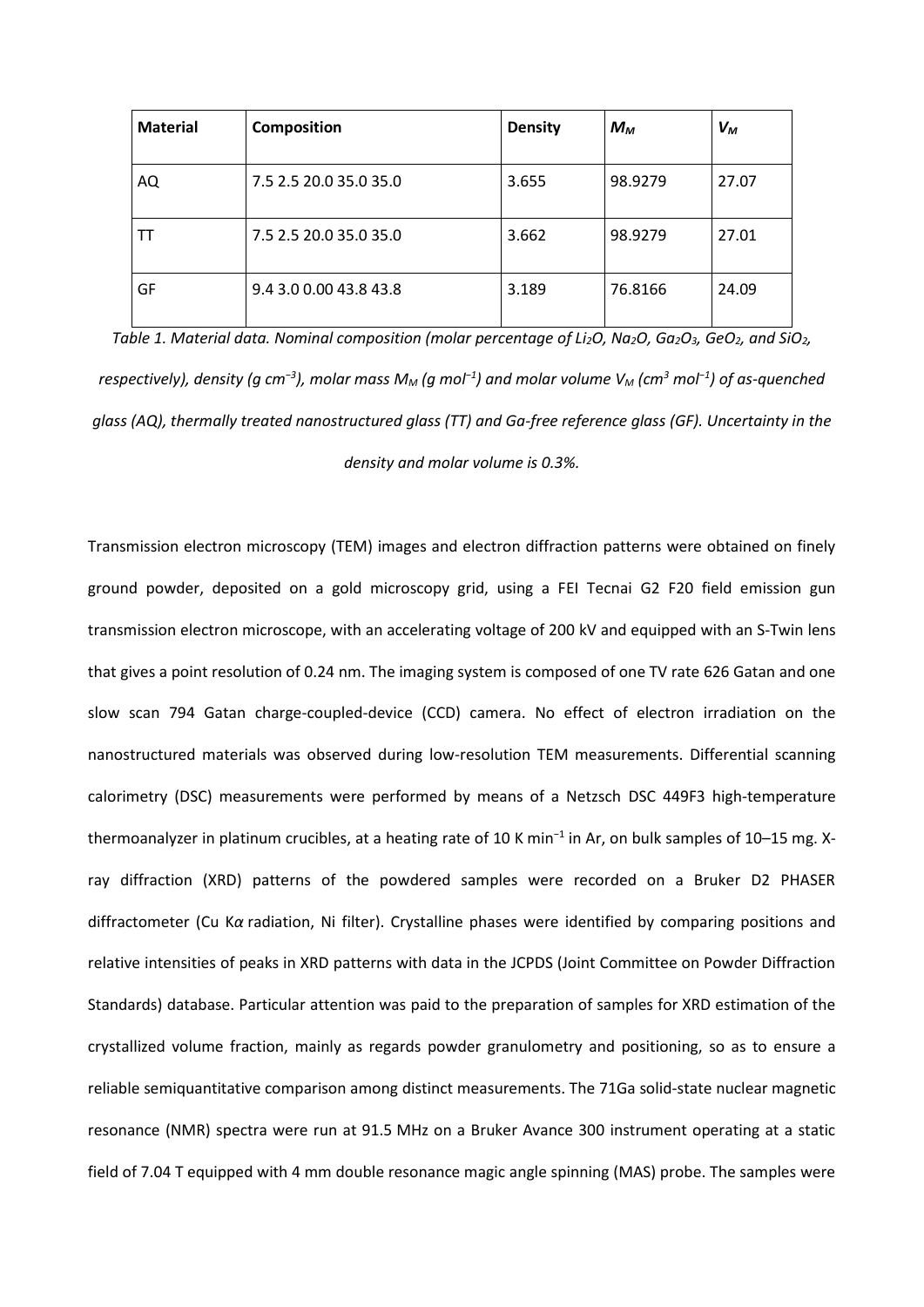spun at the magic angle and at a spinning speed of 16.5 kHz. A spin–echo sequence (90 °–τ–180°) was applied with a recycle delay of 10 s and the echo delay was set to the reciprocal of the MAS frequency. The MAS spectra were referenced to a 1 M aqueous solution of gallium nitrate and a 90° pulse of 3 μs was applied.

Optical absorption measurements were collected by means of a Perkin Elmer Lambda 9000 spectrophotometer with a cryostat for measurement down to 15 K with an uncertainty of ±1 K. The effects due to light reflection and scattering by the surfaces in optical absorption spectra are estimated from combined measurements of transmittance and diffused reflectance by means of an integrating sphere. Refractive index measurements were performed by a prism coupling refractometer Metricon 2010 working at 633 nm with an uncertainty lower than 10−3. Fluorescence measurements were performed with a Dilor Labram spectrometer using a 632.817 nm He–Ne laser as a light source. Spectra were collected in backscattering geometry using a 50× objective with a spot radius of about 2 μm and a detection system with a CCD detector and a final spectral resolution of about 1 cm<sup>-1</sup> (0.05 nm). Gold electrodes of approximately 1 cm<sup>2</sup> were deposited on the sample surfaces by sputtering for the characterization of the dielectric response. Complex impedance measurements were carried out in the  $10^{2}-10^{6}$  Hz range by means of a HP4284A impedance bridge. Values of relative electric permittivity  $∈r(v)$  were determined from capacitance obtained from the imaginary part of complex impedance, electrode area and sample thickness, and normalizing for the vacuum permittivity ∈0. Similarly, from the geometrical parameters, the real part of impedance data was used to calculate the electrical conductivity  $\sigma(v)$ .

#### **3. Results and discussion**

#### **3.1. Nanoheterogeneities and nanocrystals**

In Fig. 1 we show a representative TEM image and electron diffraction pattern of nanostructured glassceramic material from Ga-modified alkali germanosilicate after thermal treatment. As recently demonstrated [12], [14], [15], gallium oxide segregates as homogeneously dispersed γ-Ga<sub>2</sub>O<sub>3</sub> nanocrystals from native nanometer-sized heterogeneities, slightly smaller than 10 nm, evidenced in small-angle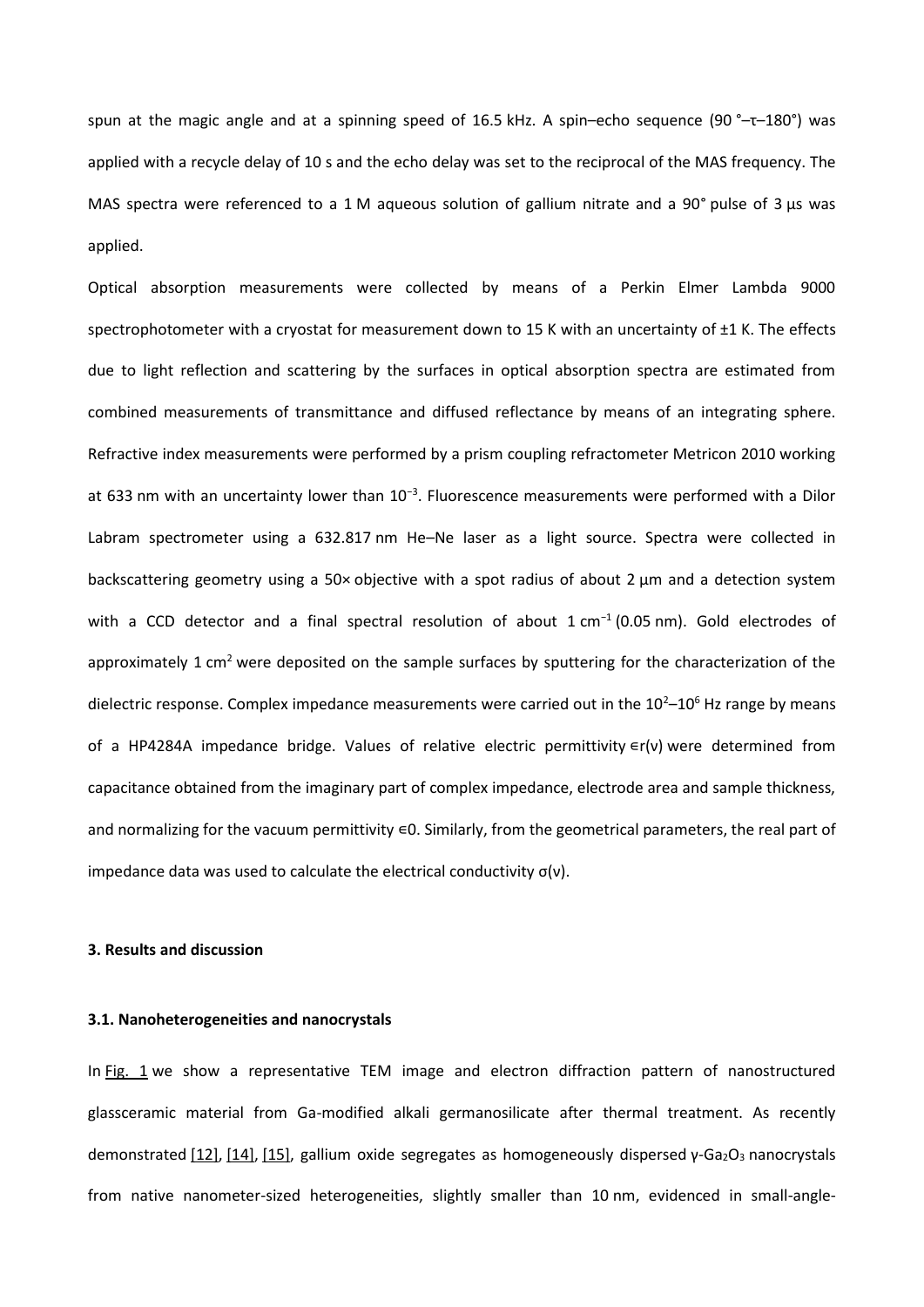neutron-scattering (SANS) data [19]. Such heterogeneities occur in Ga-containing germanosilicates as a result of a liquid–liquid phase separation, but no indication of their composition has been collected up to now. Secondary phase separation of the native nanoheterogeneities is then induced by post-synthesis thermal treatments, giving rise to  $γ$ -Ga<sub>2</sub>O<sub>3</sub> nanocrystals in the glass.



*Fig. 1. (a) Electron microscopy image of Ga-containing 7.5Li2O–2.5Na2O–20Ga2O3–35GeO2– 35SiO<sup>2</sup> glass after 15 min of treatment at 690 °C. Inset: electron diffraction pattern. (b) Differential scanning calorimetry curves of as-quenched (AQ) glass (with evidence of an exothermic peak of γ-Ga2O<sup>3</sup> crystallization) and 15 min treated sample (TT) in which the lack of a crystallization peak demonstrates almost full completion of the process after the first treatment. Inset: XRD patterns of the same glass before and after 15 min treatment, compared with expected positions of the γ-Ga2O<sup>3</sup> reflections (sticks).*

The TEM image in Fig. 1a shows nanocrystals formed after 15 min at 690 °C. This temperature falls into the exothermic peak observed in DSC measurements, as reported in Fig. 1b. After such a thermal treatment,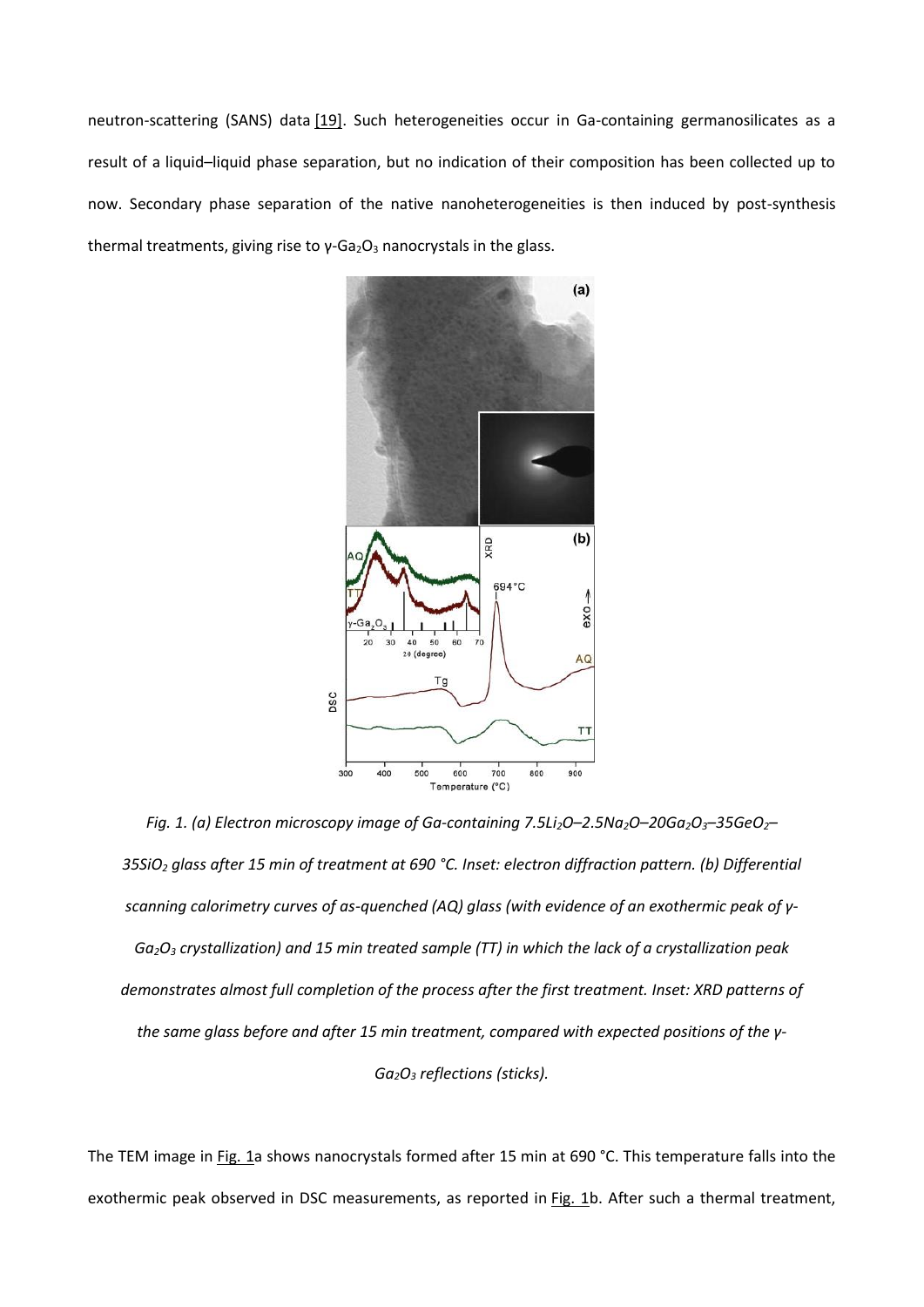the nanophase consists of  $\gamma$ -Ga<sub>2</sub>O<sub>3</sub> nanocrystals with a mean diameter of 6 ± 2 nm. The XRD pattern of the material after thermal treatment (inset in Fig. 1b) registers quite broad peaks, indicators of a nanosized crystalline phase. The linewidth of the peaks suggests crystalline domains of few nanometers, of the same order of the nanocrystal size estimated from TEM analysis. The comparison between XRD patterns before and after thermal treatment can be used to obtain an estimation of the amount of segregated crystalline phase. The comparative analysis of the broad halo of the amorphous matrix and the Bragg reflections of the crystalline nanophase after different treatment time (from 15 min to more than 100 h) gives evidence that the segregation of  $Ga_2O_3$  crystalline phase can proceed up to completion [19]. The complete disappearance of the exothermic DSC peak after prolonged treatment supports the latter evaluation, since it is related to the completion of the  $Ga<sub>2</sub>O<sub>3</sub>$  nanocrystallization process. In such a case, the volume fraction of the crystalline phase turns out to be consistent with the segregation of the major part of the entire content of Ga-oxide in the material, with an upper limit value slightly greater than 20% accounting for the larger molar volume of Ga-oxide with respect to Si- and Ge-oxides. Interestingly, the XRD pattern before thermal treatment shows that the substantially amorphous system cannot, however, be described as a homogeneous glass. The composite halo in the XRD pattern (comprising a secondary structure just below 2θ=40°) is indeed consistent with the occurrence of a separated phase, as in other nanostructured glasses and alloys [21], [22], [23] and also evidenced by SANS measurements [19]. Nevertheless, XRD data suggests a negligible domain of crystallinity, consistent with the absence of any crystalline feature in TEM analysis before thermal treatment. Therefore, even though the material turns out to be nanostructured both before and after thermal treatment, the structure and perhaps the composition do not remain unperturbed by the treatment. Since the final nanostructures consist of  $\gamma$ -Ga<sub>2</sub>O<sub>3</sub> nanocrystals—with Ga<sup>3+</sup> ions in both tetrahedral and octahedral sites—the transformation likely involves an increase of  $Ga<sup>3+</sup>$  coordination number, which should be closer to 4 in the starting amorphous nanoheterogeneities, according to Zachariasen's criterion [24].

Clear-cut evidence of nanocrystallization-induced effects on the  $Ga<sup>3+</sup>$  coordination number comes from NMR data. In Fig. 2 we report 71Ga MAS NMR spectra of 7.5Li<sub>2</sub>O-2.5Na<sub>2</sub>O-20Ga<sub>2</sub>O<sub>3</sub>-35GeO<sub>2</sub>-35SiO<sub>2</sub> before and after treatment at the crystallization temperature of 690 °C for 15 min. According to previous studies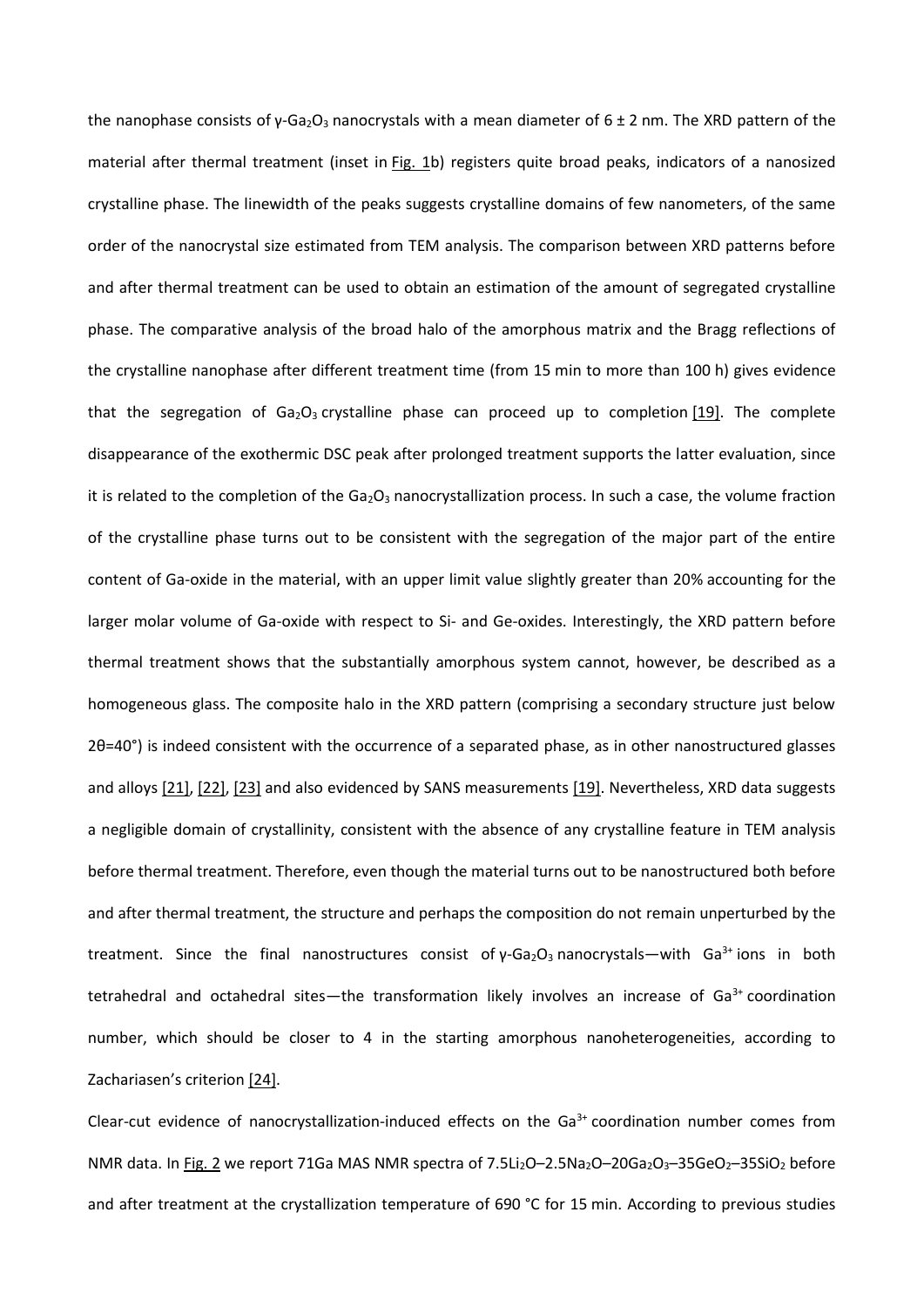on  $\alpha$ -Ga<sub>2</sub>O<sub>3</sub> (whose structure admits GaO<sub>6</sub> coordination only) and  $\beta$ -Ga<sub>2</sub>O<sub>3</sub> (in which both GaO<sub>6</sub> and GaO<sup>4</sup> coordinations occur) [25], [26], [27], the chemical shift is expected to be strictly correlated with the coordination number. More specifically, the chemical shift is approximately 50–60 ppm in 6-fold coordinated GaO<sub>6</sub> sites, and more than 100 ppm in 4-fold coordinated GaO<sub>4</sub> sites  $[27]$ . The spectra in Fig. 2 register a significant modification of the signal shape upon nanocrystallization. Importantly, even though the overall signal shape is largely determined by the huge broadening caused by the heterogeneity of the sites, an intensity increase is clearly detected after treatment in the upfield region of the signal pattern at about 50 ppm. Such a change supports, as expected, a larger concentration of ordered 6-fold coordinated Ga sites in the nanocrystallized material [26]. Interestingly, a weak shoulder is detectable even in asquenched glass, pointing to a non-negligible amount of  $GaO<sub>6</sub>$  sites in the initial glass.



Fig. 2. 71Ga MAS NMR spectra of 7.5Li<sub>2</sub>O-2.5Na<sub>2</sub>O-20Ga<sub>2</sub>O<sub>3</sub>-35GeO<sub>2</sub>-35SiO<sub>2</sub> before (lower curve) *and after (upper curve) thermal treatment at the crystallization temperature of 690 °C for 15 min.*

## **3.2. Nanophase optical absorption**

Samples of glass with composition 7.5Li<sub>2</sub>O–2.5Na<sub>2</sub>O–20Ga<sub>2</sub>O<sub>3</sub>–35GeO<sub>2</sub>–35SiO<sub>2</sub>, both untreated and treated at the crystallization temperature of 690 °C for 15 min, are optically transparent over the whole visible spectrum, and show a rapid increase in absorption coefficient α(E) with photon energy *E* in the UV region (Fig. 3). No absorption edge is however observed, up to 6.4 eV, in a Ga-free reference sample. The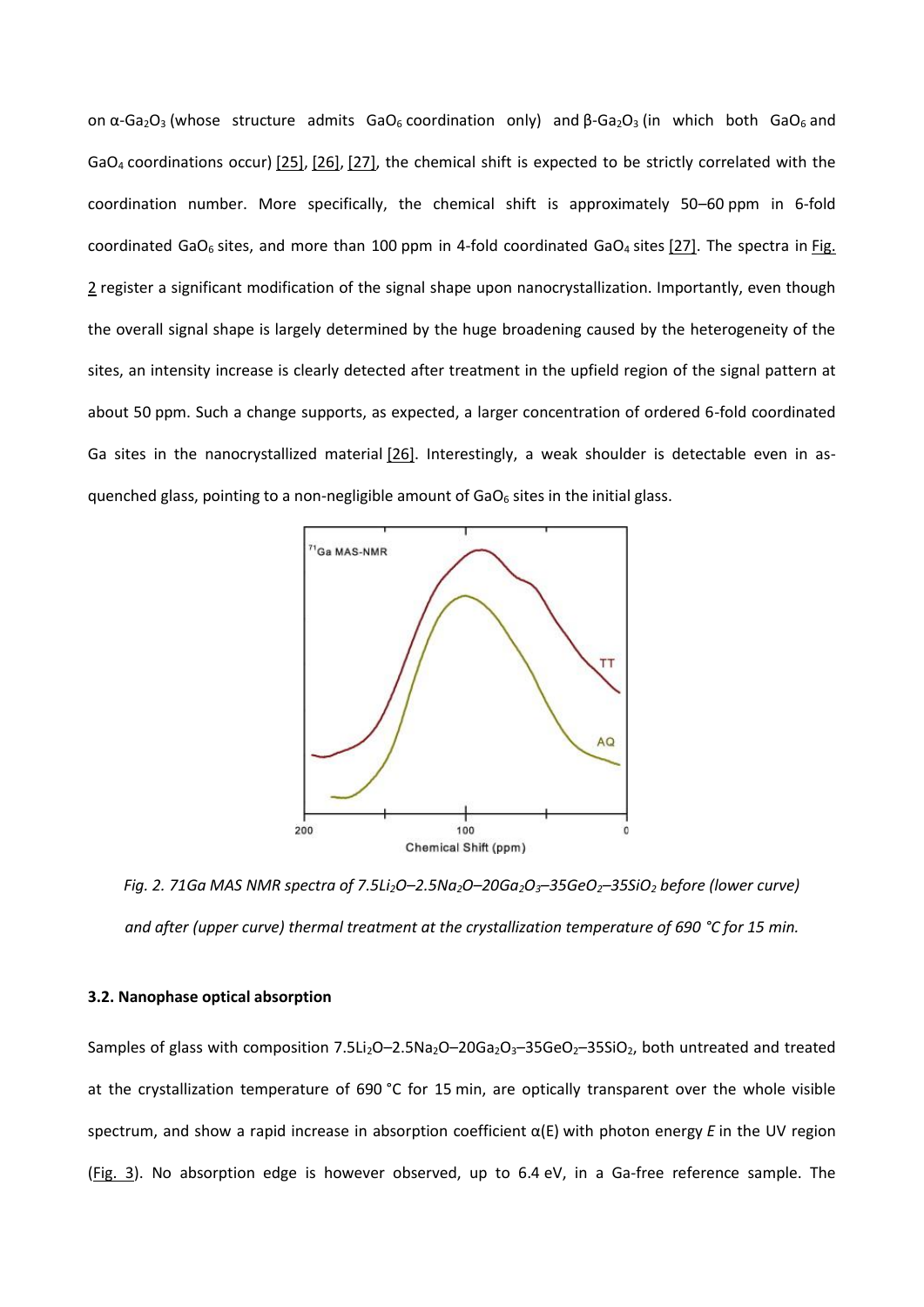absorption edge in Ga-containing samples follows the exponential behaviour of the Urbach tail at the onset of band-to-band electronic transitions [28], [29], [30]. The spectral position is consistent in both cases with band-gap energy values of Ga-oxide phases, which are reported to range from 4.2 to 5.1 eV [31], [32], [33], [34], [35], [36], [37], [38], [39], and thus reflects the presence of Ga-containing nanophases in both materials. The spectral differences upon nanocrystallization in Fig. 3, however, suggest the occurrence of important structural and/or compositional modifications. The differences arise from (i) the mean spectral position of the edge, (ii) the temperature dependence of the spectral position, (iii) the slope of the edge, and (iv) the temperature dependence of the edge slope.



*Fig. 3. Optical absorption spectra of as-quenched glass (AQ) and thermally treated nanostructured glass (TT) at different temperatures from 15 to 300 K in steps of about 25 K. The room temperature spectrum of Ga-free material (GF) is shown as a reference.*

The high-energy shift of the absorption edge of as-quenched glass with respect to the glass with Ga<sub>2</sub>O<sub>3</sub> nanocrystals suggests that native nanoheterogeneities could consist of a mixed silicate or germanate Ga-oxide. In fact, both SiO<sub>2</sub> and GeO<sub>2</sub> have an optical gap wider than any Ga<sub>2</sub>O<sub>3</sub> phases and can contribute to the formation of Ga-containing amorphous phases with optical gaps wider than in crystalline  $Ga_2O_3$ .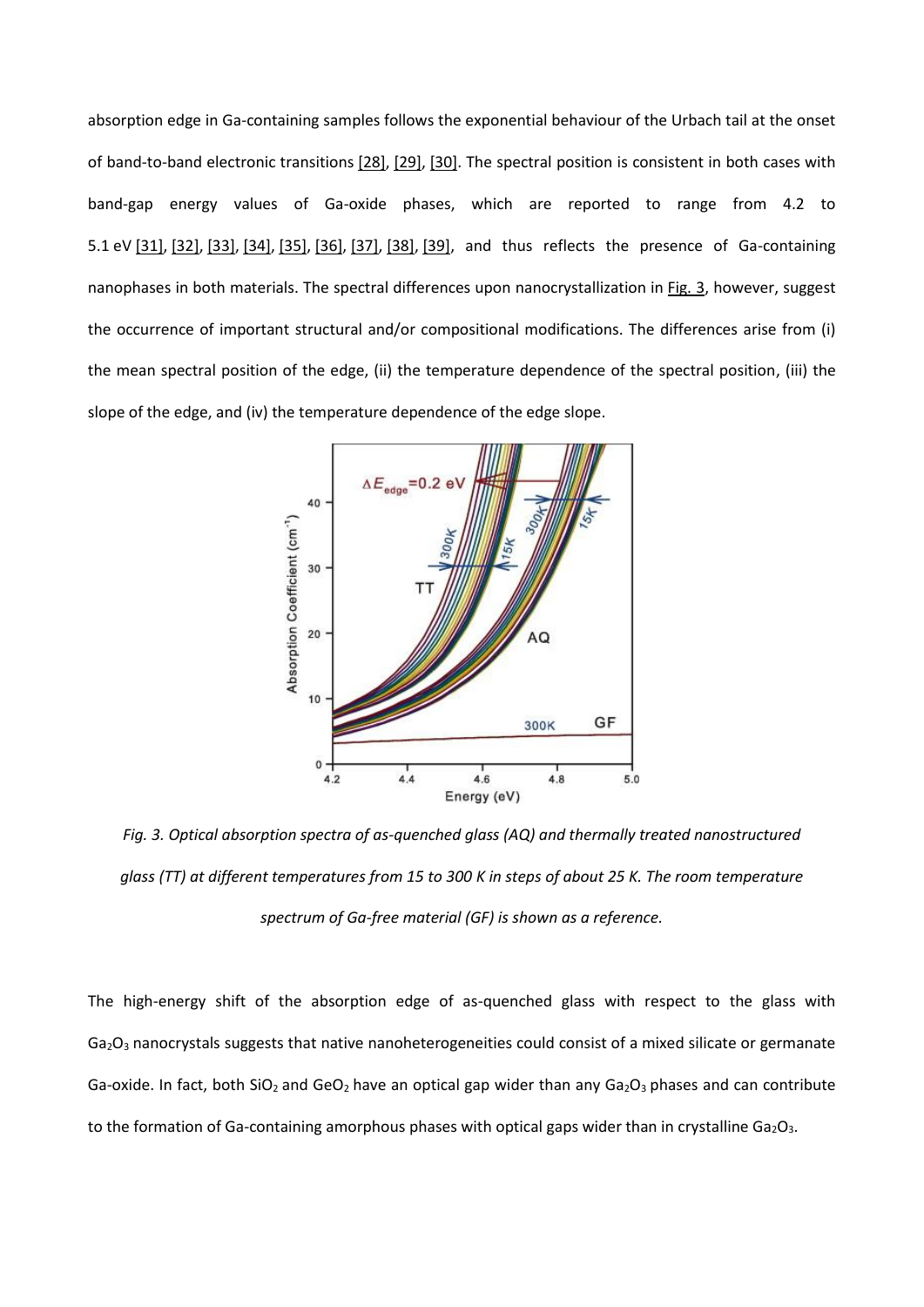More detailed information can be extracted by analyzing the thermal dependence of slope and spectral shift. In this spectral region, the absorption coefficient  $\alpha(E)$  increases as exp(E/EU), where EU is the Urbach energy, which is related to the spread of localized energy levels at the edges of the energy gap [28]. The more gradual edge slope in as-quenched material—described by greater EU values—manifests a broader energy distribution of disorder-induced localized states. Furthermore, the slope and spectral position are much less dependent on the temperature. This fact points to static structural disorder as the main source of edge broadening of native heterogeneities. This can be quantified by calculating  $E_U(T)$  from the fit of the exponential absorption edge, and analyzing the temperature dependence of  $E_U(T)$ . The data in Fig. 4 show that  $E_U(T)$  is much larger in as-quenched glass. However, the *T*-dependence is less pronounced than in crystallized material. The data can be further analyzed as the result of contributions from *T*-dependent dynamic disorder and *T*-independent static disorder according to [28], [29], [30]:(1)

## $E_U(T) = (hv/\sigma)coth(hv/2kT) + hvX/2σ$  (1),

where hv is the characteristic cut-off phonon energy in the Einstein model of phonon-dependent properties, σ is a dimensionless parameter which represents a correction to hν to account for the real distribution of density of states in the phonon spectrum, and *X* is the static disorder parameter proportional to the mean-square deviation  $\sigma^2(x)$  of the distribution of relative atomic positions and normalized by the zero point square uncertainty δ<sup>2</sup>x<sub>0</sub> (with δ(x<sub>0</sub>) of the order of 0.1 Å) [29]. In treated material, σ is of the order of unity, as in other simple compounds [28], [29], [30], [40], whereas it is an order of magnitude greater in as-quenched glass, suggesting a wide energy distribution of the real phonon spectrum, as in amorphous multicomponent oxides. Analogously, we find that *X* is much larger in as-quenched glass than in nanocrystallized material, in which *X* is comparable with values found in topologically ordered systems with short-range disorder induced by coordination defects [28], [29], [30], [40]. The very large *X* value in asquenched glass (similar to values in amorphous mixed oxides and highly defective crystals with complex composition [41], [42]) indicates that native amorphous nanoheterogeneities are characterized by structural disorder with a distribution of relative atomic positions comparable with the bond lengths. This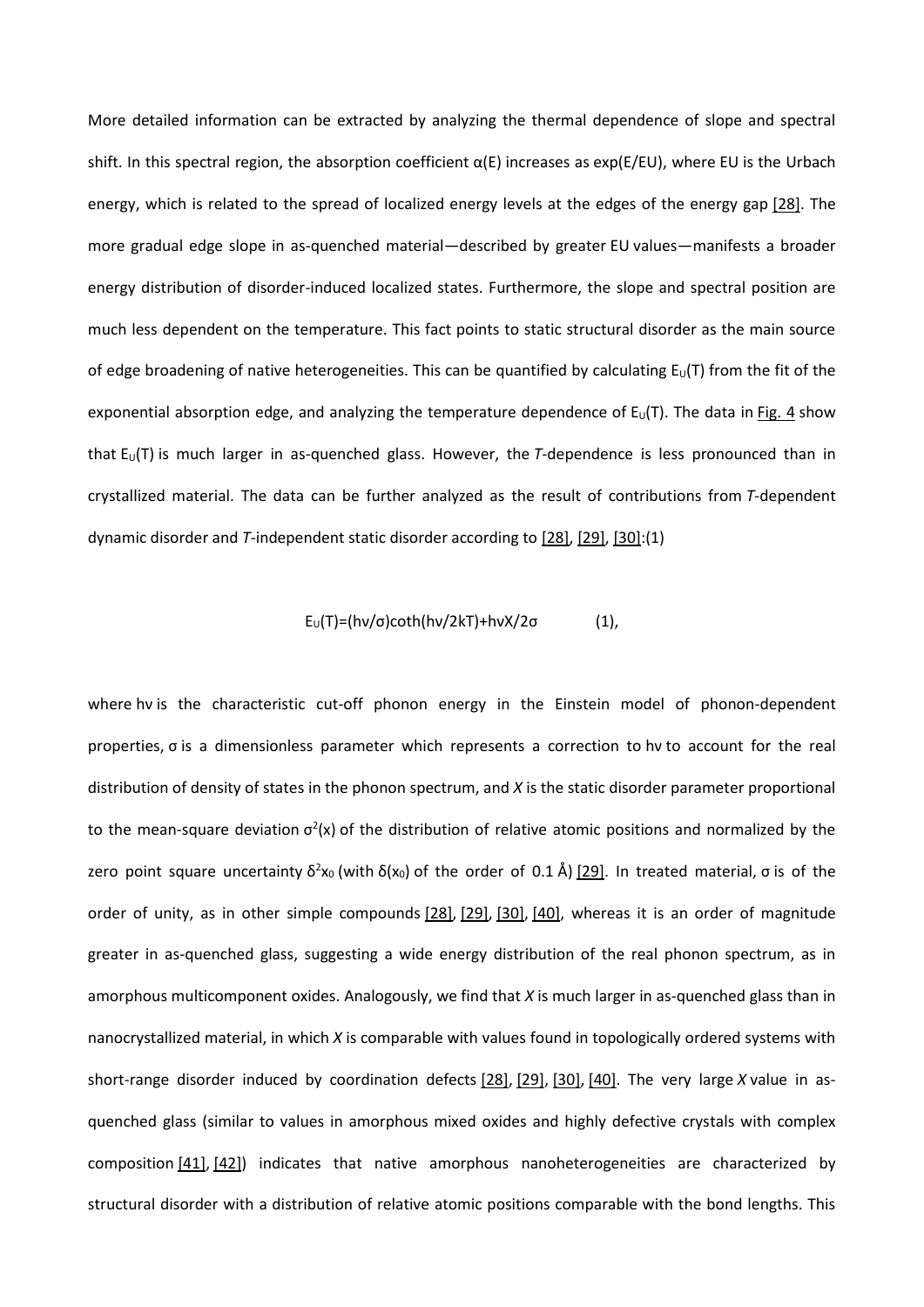situation is expected in multinary amorphous compounds, in which topological disorder is accompanied by site-to-site variations of coordination number under the action of coexistent network modifier and network former agents. Therefore, from the *X* and σ values we can argue that native nanoheterogeneities possess a multinary composition and, as a consequence, the treatment-induced nanophase modification is unlikely to involve crystallization of an amorphous oxide, but rather a change of composition. The analysis of absorption edge shift and change of refractive index gives further insight in this regard.



*Fig. 4. Temperature variation of Urbach energy from the fit of the optical absorption edge according to Eq. (1), in as-quenched (AQ) and thermally treated (TT) Ga-containing germanosilicates. The definition of the limit EU(0) value reported in Table 2 is also shown.*

#### **3.3. Refractive index, composition and nanostructures**

Confirmation that the observed shift of the absorption edge actually reflects a change in the onset of bandto-band transitions of different nanostructures comes from refractive index measurements. Refractive index is in fact expected to be sensibly affected by modifications of the intrinsic absorption spectrum through the Kramers–Kronig relations. Accordingly, we find that the refractive index *n* (measured at 633 nm with an uncertainty of  $\pm 10^{-3}$ ) is progressively larger moving from Ga-free reference glass to as-quenched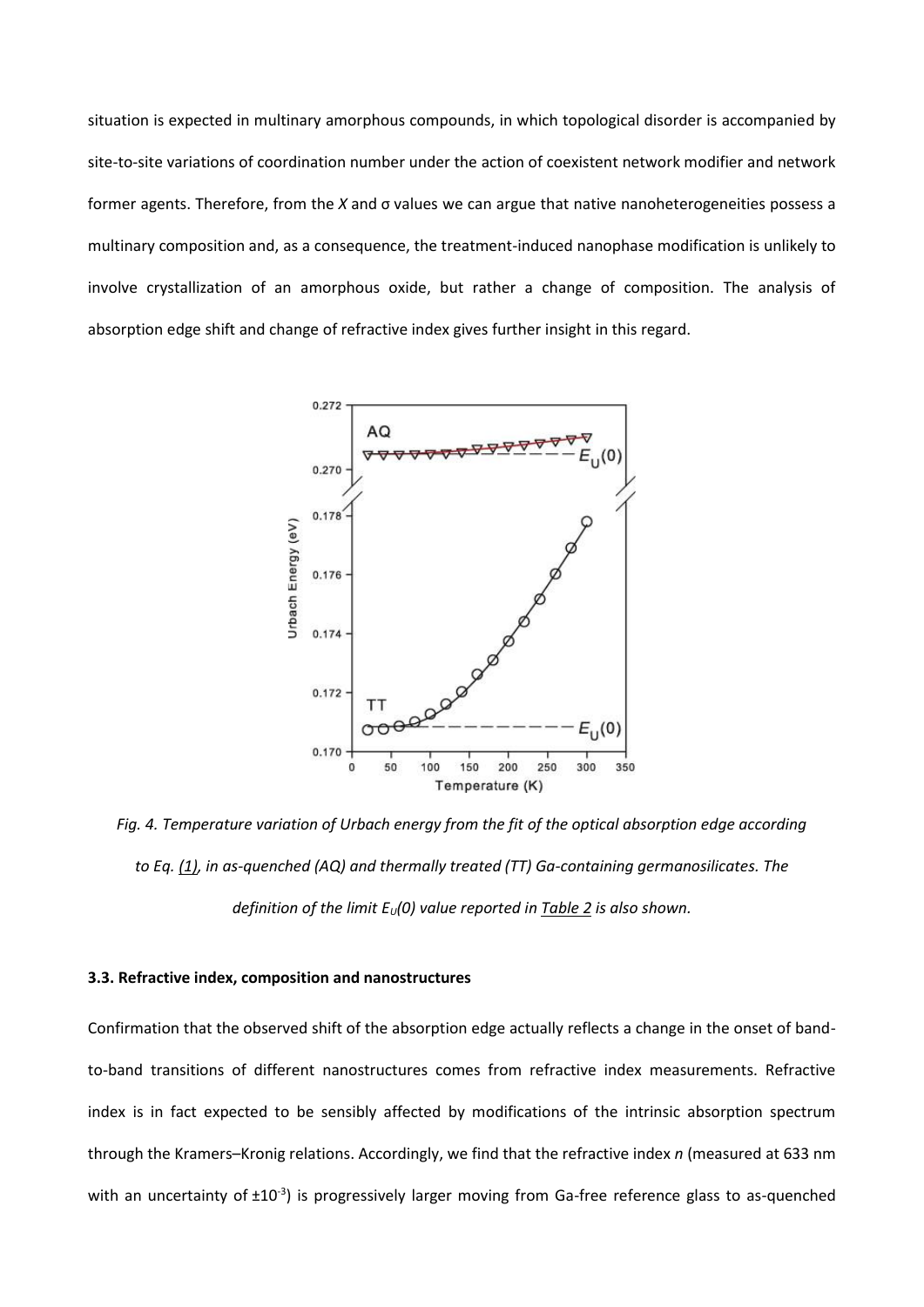Ga-containing glass, up to the largest value in nanocrystallized sample (see Table 2). The difference between Ga-free and Ga-containing glass reflects the introduction of an additional oxide component in the glass composition. By contrast, no change of the overall material composition can be invoked to explain the difference of refractive index (about  $0.8 \times 10^{-2}$ ) between treated and untreated samples. The analysis of the refractive index change can give some insight into the evolution of the native nanoheterogeneities towards γ-Ga<sub>2</sub>O<sub>3</sub> nanocrystals. In particular, we can analyze the relation between the refractive index change and the shift of about 0.2 eV of the absorption edge (Fig. 3 and Eedge values in Table 2). The analysis of this relation is, however, not completely straightforward. On the one hand, after nanocrystallization, the Eedge is quite consistent with the onset of band-to-band intrinsic transitions in crystalline Ga<sub>2</sub>O<sub>3</sub> [31], [39], and the observed absorption edge can be reliably ascribed to the optical gap of the γ-Ga<sub>2</sub>O<sub>3</sub> crystalline nanophase identified in XRD and TEM analysis. On the other hand, the absorption edge in as-quenched glass cannot be directly ascribed to nanoheterogeneities. In fact, oxide-in-oxide amorphous nanoheterogeneities in amorphous matrix could in principle possess optical and electronic properties without clear-cut differences with respect to the rest of the glass, and the observed absorption edge could indeed arise from band-to-band transitions of the whole Ga-containing glass, with only minor effects deriving from composition heterogeneity. However, the available data of *n vs* Eg—analyzed for a wide variety of oxides by Duffy and other researchers  $[43]$ ,  $[44]$  allows us to disentangle the question. As a matter of fact, the refractive index *n* in the transparency region and the optical gap Eg of oxides were found to follow Duffy's relation [43], [44]:

$$
Eg\alpha(1-(n^2-1)/(n^2+2))^2
$$
 (2),

which describes, according to the Kramers–Kronig relationships, the dependence of material refractivity on the spectral distribution of the optical absorption and, specifically, on the main intrinsic absorption contribution whose threshold corresponds to the material band-gap energy. In Fig. 5 we report the dependence predicted by Eq. (2), quantitatively adjusted by a multiplicative factor so as to match (within an uncertainty of about 1%) the literature values of optical energy gap and refractive index in the visible region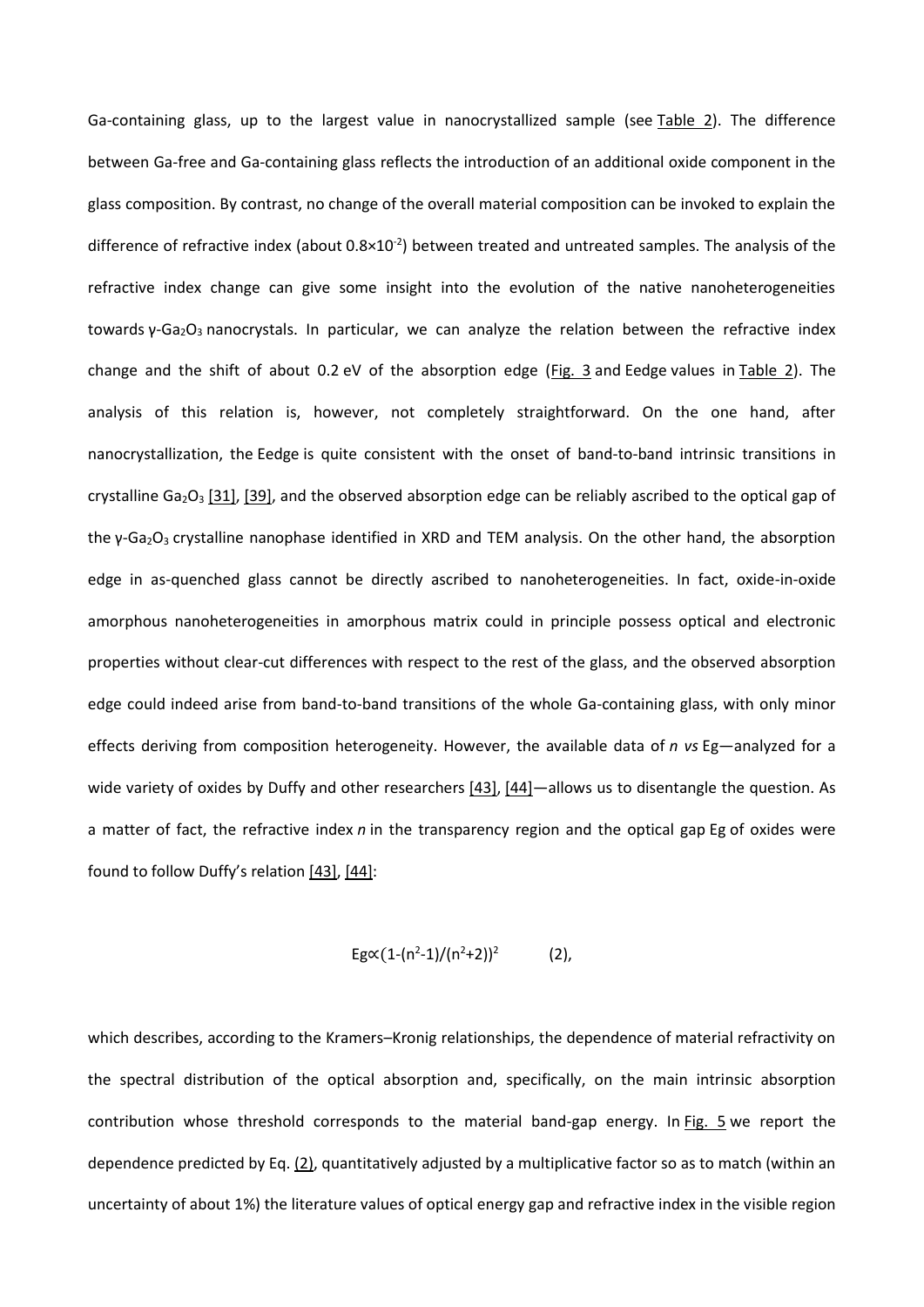of SiO<sub>2</sub> and Ga<sub>2</sub>O<sub>3</sub> taken as a reference. According to this relation, the refractive index we register in Ga-free glass suggests an energy gap wider than 7.5 eV, outside the spectral range accessible in our experiment, consistent with the lack of absorption edge in the collected spectrum (GF curve in Fig. 3). By contrast, both as-quenched and nanocrystallized Ga-containing material show an absorption edge below 5 eV, notwithstanding the measured refractive index is not very far from the Ga-free glass value. In particular, hypothetical homogeneous oxides with refractive index equal to the value observed in Ga-containing asquenched glass are expected to possess an optical gap energy not lower than 7 eV (horizontal dashed arrow in Fig. 5), contrary to experiment. This fact is evidence of phase separation with formation of a segregated oxide with an optical absorption edge which dominates the spectral region of transparency of the remaining matrix, and with a refractive index value which contributes only a minor part (approximately corresponding to the volume fraction of the segregated phase) to the refractive index of the whole material. More precisely, as usually encountered in nanostructured glasses [6], the resulting refractive index is given by the Maxwell–Garnett expression:

$$
(n2-ng2)/(n2+2 ng2)=fv((nn2-ng2)/(nn2+2ng2))
$$
 (3)

where n,  $n_n$  and  $n_g$  are the refractive index values of material, segregated nanophase and remaining glass matrix, respectively, and  $f_v$  is the volume fraction. From Duffy's curve in Fig. 5, we can obtain an estimation of the refractive index of the segregated phases in the two samples, based on the spectral position of the observed absorption edge (vertical arrows in Fig. 5) and assuming the refractive index of  $\gamma$ -Ga<sub>2</sub>O<sub>3</sub> equal, within the accuracy of the analysis, to the reference value of β-Ga<sub>2</sub>O<sub>3</sub> [37], [44], [45] (no *n*-data is in fact available for the γ-phase). We find that the edge shift of about 0.2 eV (Fig. 3 and Table 2) implies a refractive index difference of  $3.2 \times 10^{-2}$  between γ-Ga<sub>2</sub>O<sub>3</sub> nanophase and amorphous nanoheterogeneities, and indicates that native nanophase is a Ga-containing mixed oxide quite close to the composition of pure Ga-oxide. More detailed indication can be extracted by analyzing the estimated refractive index of the nanophase according to Eq. (3). We report in Fig. 6 the expected dependence  $n_g(f_v)$  of the glass matrix refractive index in as-quenched material (dashed curve) as a function of the volume fraction of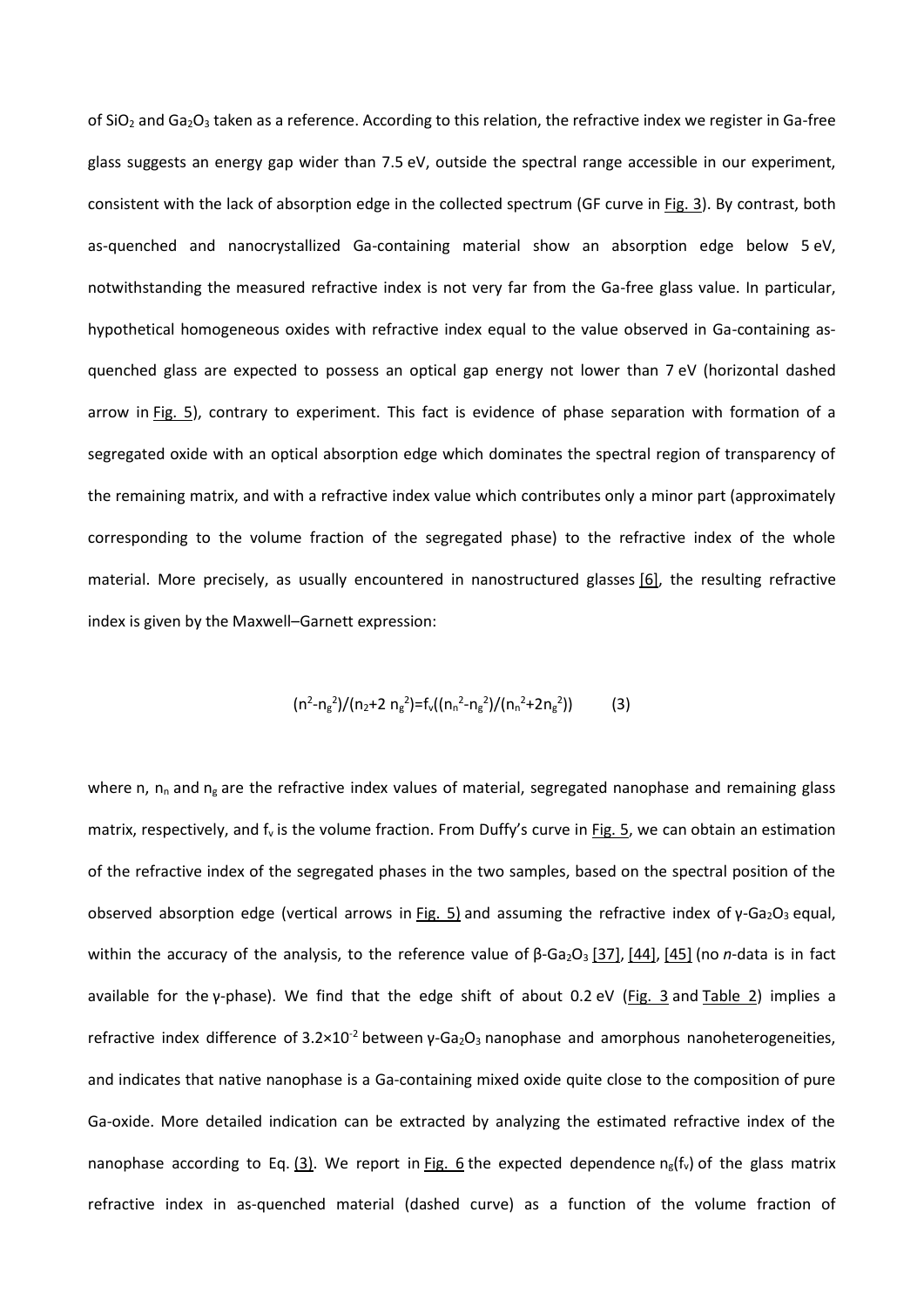nanoheterogeneities at fixed refractive index values *n* and n<sub>n</sub> of material and nanophase (*n* = 1.6266 from direct measurement of as-quenched material, and  $n_n = 1.9250$  from optical gap energy Eg = 4.7 eV through Duffy's relation in Fig. 5). Taking into account that the molar concentration of Ga-oxide is 20%, the expected nanophase volume fraction is likely larger than 0.2, as one can argue from the larger molar volume of Ga-oxides (about 29–31 cm<sup>3</sup> mol<sup>-1</sup> [44], [46]) with respect to Ge- and Si-oxides (28.3 and 27.3 cm<sup>3</sup> mol<sup>-1</sup>, respectively). Therefore, for volume fraction of nanoheterogeneities larger than 20%, the analysis in Fig. 6 of the native glass matrix points to ng values smaller than in Ga-free glass, as expected in a  $SiO<sub>2</sub>$ -rich matrix. In other words, the glass matrix of as-quenched glass appears partially depleted in  $GeO<sub>2</sub>$  content and, consequently, the native nanoheterogeneities should consist of some kind of  $GeO<sub>2</sub>$ enriched amorphous Ga-oxide. This analysis is consistent with the high-energy shift of the absorption edge with respect to Ga-oxide, and it is also quite reasonable for the similarity between Ga and Ge covalent radii (126 and 122 pm, respectively). Therefore, the secondary phase separation and nanocrystallization of γ- $Ga<sub>2</sub>O<sub>3</sub>$  turns out to comprise the segregation of Ga-oxide from a mixed Ge/Ga-oxide. Further insight into the mechanisms involved can be obtained by joining the analysis of the optical data with an investigation of the modification of the dielectric response.

| Material | $n_{633}$ | $E_{\text{edge}}$ | $E_U(0)$ | hv | X   | σ   |
|----------|-----------|-------------------|----------|----|-----|-----|
| AQ       | 1.627     | 4.7               | 270.5    | 31 | 863 | 50  |
| ТT       | 1.635     | 4.5               | 170.9    | 36 | 31  | 3.4 |
| GF       | 1.572     | >6.4              |          |    | -   |     |

*Table 2. Optical data. Refractive index n633 at 633 nm (±10-3), energy Eedge of the optical absorption edge in eV (±0.5 eV), low T limit EU(0) of the Urbach energy in meV (±0.3 meV), Einstein cut-off phonon energy hν in meV (±1 meV), a dimensional disorder parameter X and a phonon correction parameter σ in* 

*Eq. (1) (±1%).*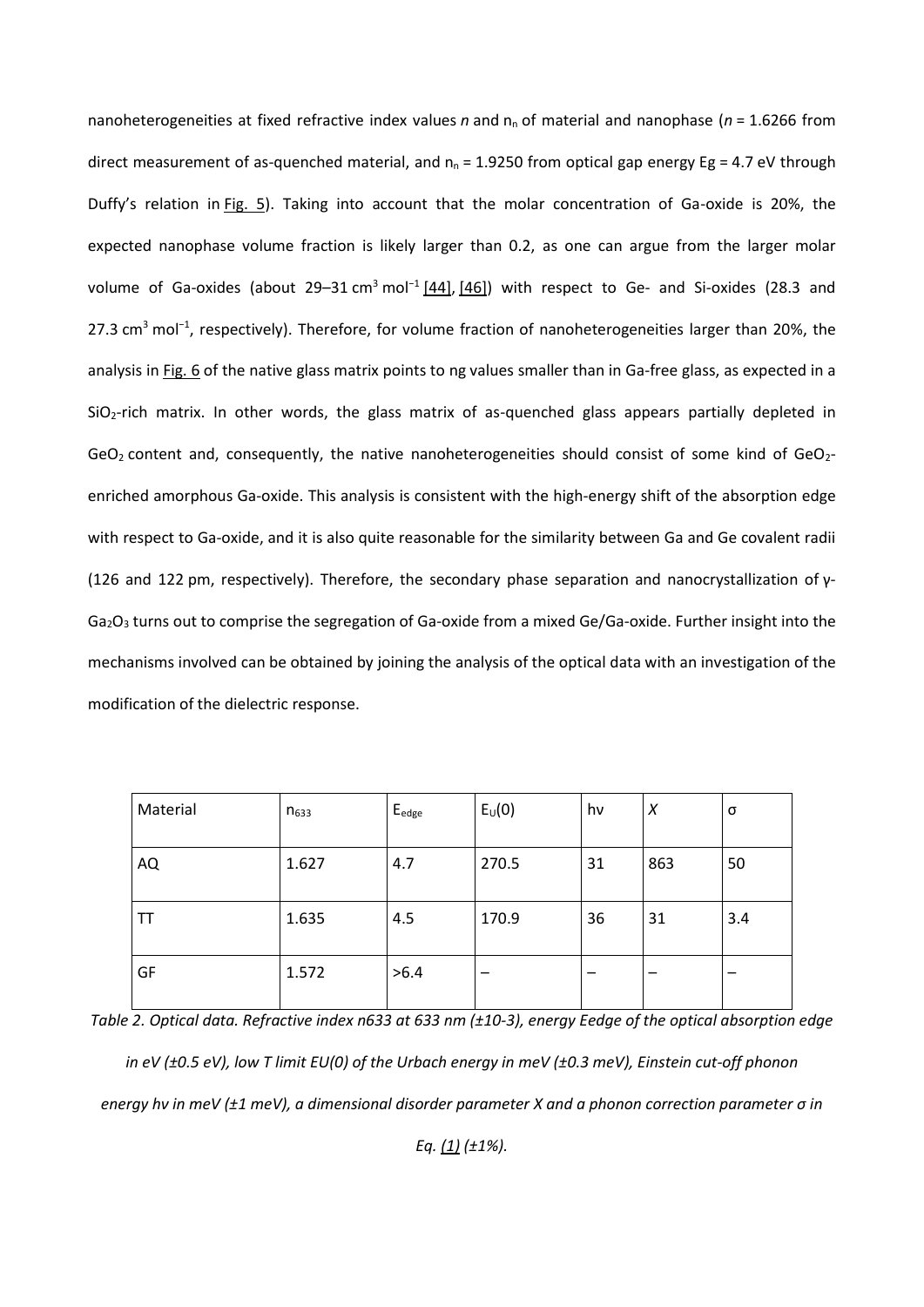

*Fig. 5. Measured (filled symbols) and calculated (open symbols) values of refractive index (at 633 nm) and energy gap (from the spectral position of the optical absorption edge) of Ga-free glass (GF), Ga-containing as-quenched glass (AQ), and thermally treated nanocrystallized Ga-containing glass (TT). Calculated values of the energy gap (refractive index) are derived according to Duffy's relation in Eq. (2) from the measured value of refractive index (energy gap) as indicated by dashed (continuous) arrows. Duffy's relation in Eq. (2)—multiplied by a factor to fit reference values of SiO<sup>2</sup> and Ga2O<sup>3</sup> from literature (crosses)—is reported as a dashed line.*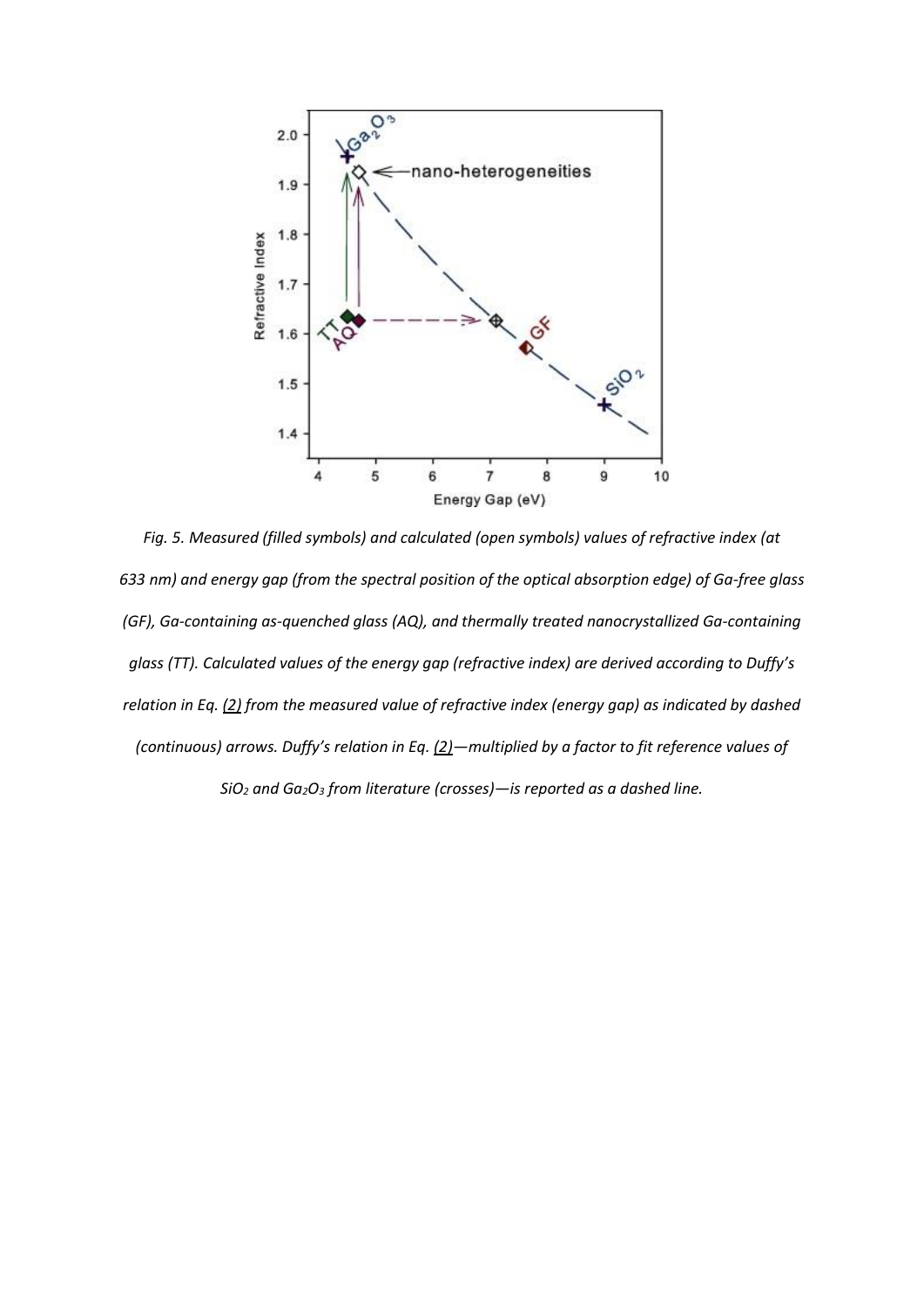

*Fig. 6. Refractive index ng (dashed line) of the glass matrix in as-quenched material, calculated according to Eq. (3) as a function of the nanophase volume fraction, starting from the refractive index values n and nn of material and nanophase (n = 1.6266 from direct measurement of asquenched material, and nn=1.9250 from optical gap energy, see Fig. 5). The limit situations of pure GeO<sup>2</sup> and SiO<sup>2</sup> glasses are also shown, as well as the reference data of Ga-free glass with balanced molar concentration of GeO<sup>2</sup> and SiO2. The calculated volume fraction of 20 mol.% of crystallized γ-Ga2O<sup>3</sup> from density and molar mass data is reported as a reference on the x-axis.*

#### **3.4. Complex dielectric function analysis**

Drastic rearrangements of mean coordination structure are expected as a result of the secondary phase separation and the subsequent transformation of the amorphous network into a matrix with a crystalline nanophase. In particular, because of the segregation of Ga from glass to nanocrystals, relevant changes may involve Ga<sup>3+</sup> coordination (with the formation of a mainly octahedral coordination), alkali ions (removed from a charge compensator role at Ga sites) and non-bridging-oxygen (NBO) groups (mainly as coordination defects in the final alkali-modified glass matrix and on the interphase). The analysis of the dielectric response can give some insight into these mechanisms, providing information on the change of molar polarization. Fig. 7 shows the results of complex impedance measurements on Ga-containing and Ga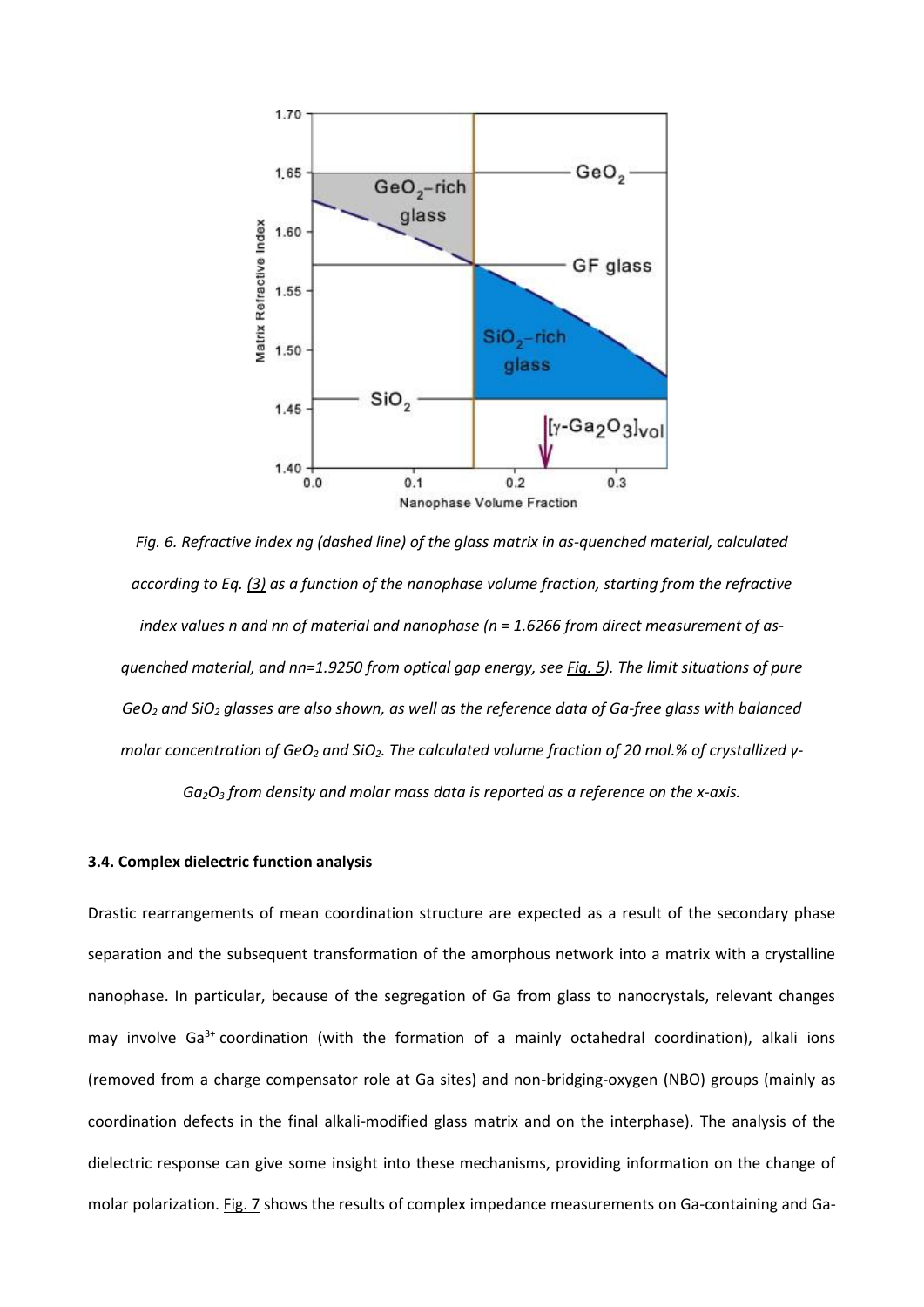free glasses, reported as frequency dependence of the electric conductivity σ(ν) (Fig. 7a) and relative electric permittivity  $\epsilon r(v)$  (Fig. 7b). Both  $\epsilon r(v)$  and σ(ν) show the typical dependences observed in dielectric glasses. In fact,  $\sigma(v)$  follows a power law according to the relation  $\sigma = \sigma_{dc} + kv^s$ , where  $\sigma_{dc}$  is the DC conductivity, k is a constant, s is an exponent lower than 1, and kv<sup>s</sup> the frequency-dependent part σ<sub>ac</sub> of the electric conductivity [1], [47]. In fact, we do not register any appreciable contribution from σdc. Hence, since  $\sigma_{ac}$  is the only term in  $\sigma(v)$ , the imaginary part  $\epsilon''$  of the dielectric function can be calculated as  $\epsilon \sigma_{ac}/2\pi v \epsilon_0$  from Fig. 7a, whereas the real part  $\epsilon'$  is directly given by  $\epsilon r$  in Fig. 7b.



*Fig. 7. Electric conductivity (a) and relative electric permittivity (b) of Ga-containing glasses before (AQ) and after (TT) thermal treatment of nanocrystallization, compared with a reference Ga-free sample (GF).*

The Cole–Cole plots in Fig. 8 show that  $\epsilon'$  and  $\epsilon''$  approximate a linear relationship at increasing frequency, as expected in dielectric materials, with an intercept ∈'=∈int at ∈"=0 [1]. The intermediate dielectric constant ∈int represents the response of the dielectric material in the intermediate-frequency range dominated by intrinsic mechanisms of electronic and ionic lattice polarization. These mechanisms appear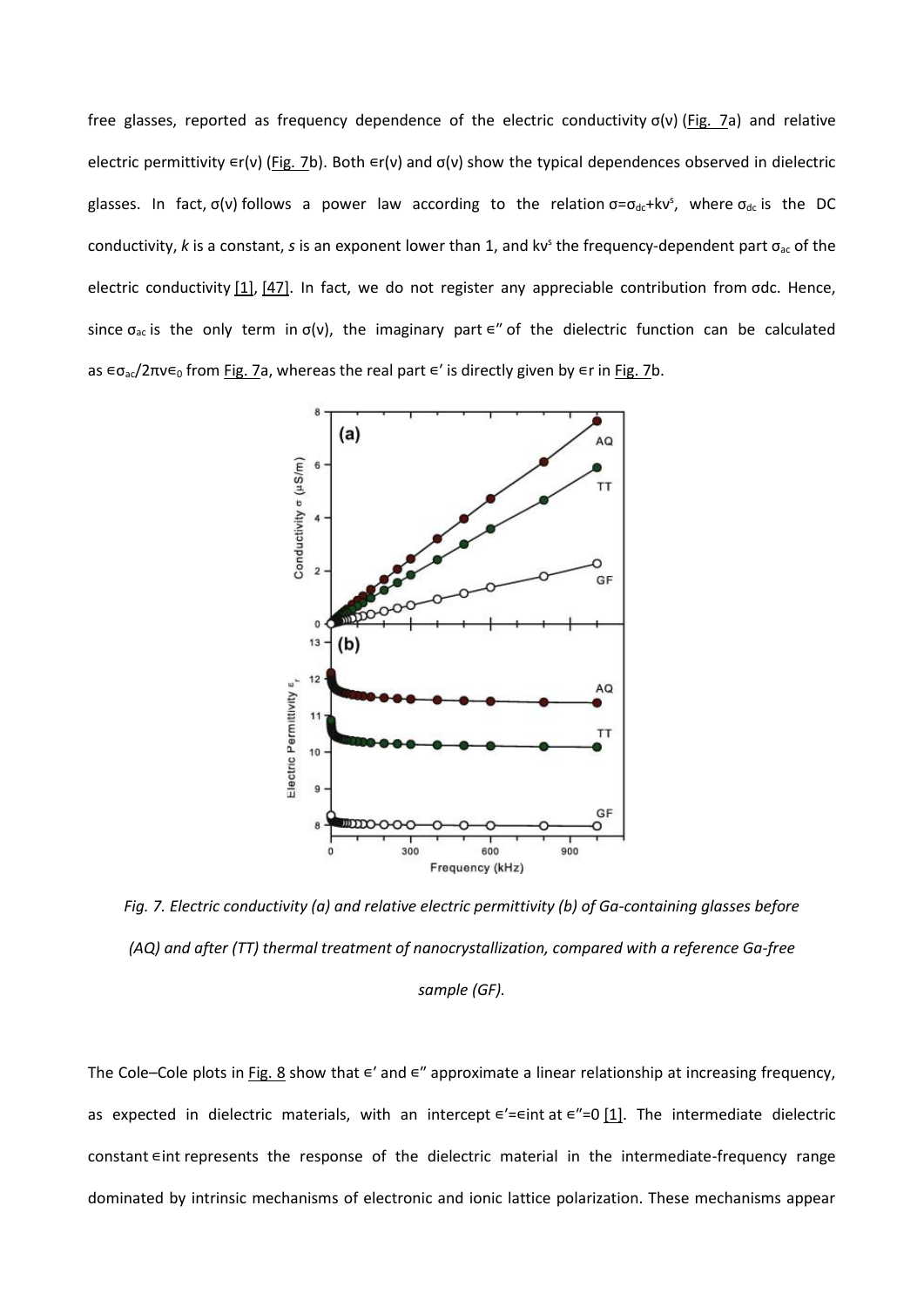almost instantaneous up to frequencies of the order of a few GHz, and give rise to a purely real contribution to the dielectric function [1], [47]. The data in Fig. 8 instead deviate from linearity at low frequency, reflecting the presence of contributions of dielectric loss from slow polarization responses, e.g. from hopping charge carriers of electronic or ionic nature or defect-like permanent dipoles of vacancy– interstitial pairs. The estimated ∈int value, disregarding low-frequency mechanisms, is therefore related to polarization contributions—both electronic and ionic—of the coordination structure  $[1]$ .



*Fig. 8. Cole–Cole plot of the real and imaginary part*  $\epsilon'$  and  $\epsilon''$  of the dielectric function in Ga*containing glass before (AQ) and after (TT) thermal treatment of nanocrystallization, compared with Ga-free reference material (GF). Lines are the results of linear regression of data from 40 kHz to 1 MHz to determine high-frequency interpolation of the intermediate electric permittivity ∈int; the width of the rectangular areas at the intercept points is twice the standard error on the intercept position.*

Fig. 8 shows clear-cut changes of eint after addition of Ga-oxide and also after thermally induced nanocrystallization. Specifically, gallium addition causes ∈int to change from 7.6 to 10.2, as expected by the increase in mean electron density. By contrast, nanocrystallization instead lowers the electric permittivity ∈int, which decreases from 10.2 to 9.3. Such a change is opposite to the refractive index change, which slightly increases as a result of nanocrystallization (see Table 2). This result points to the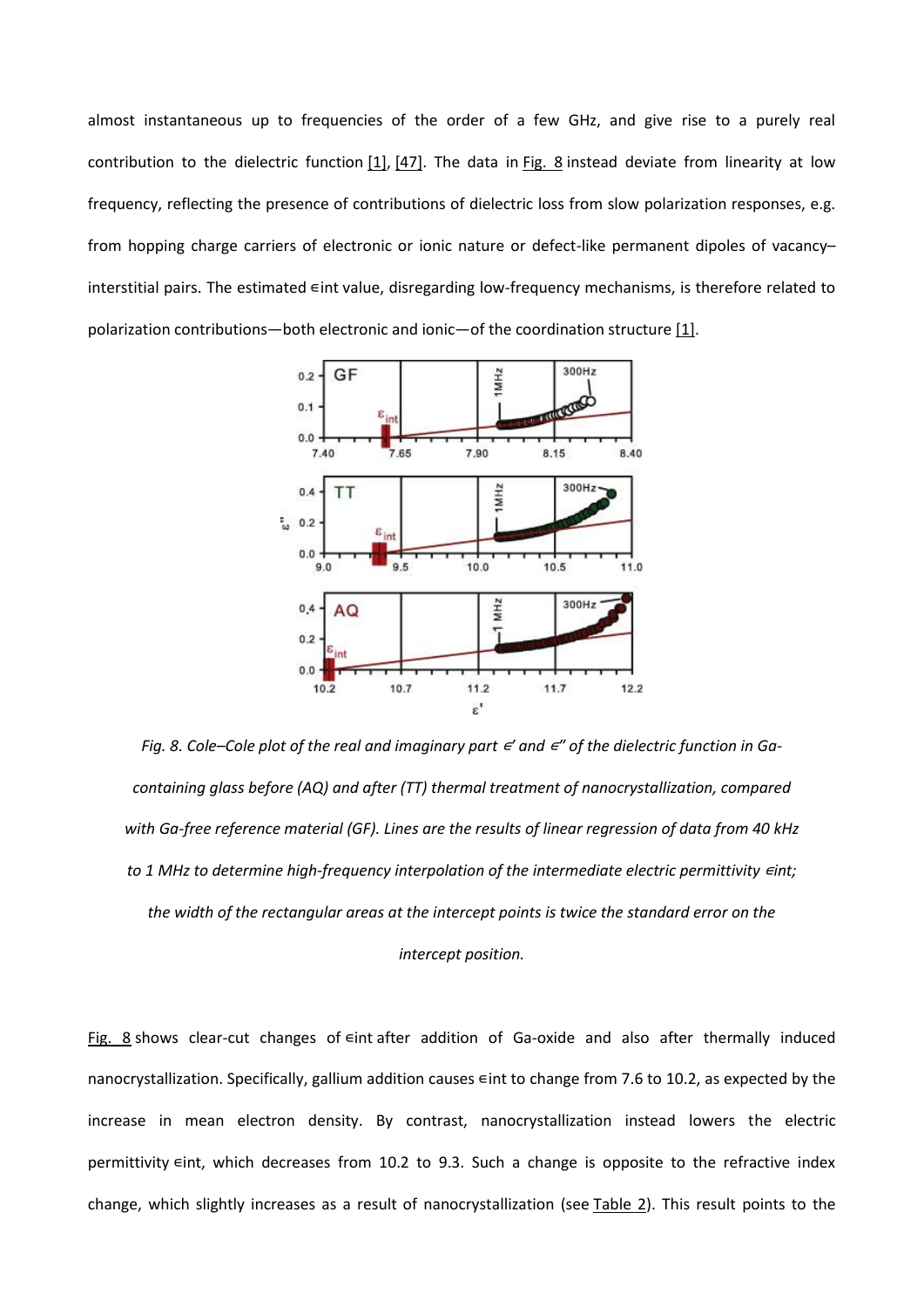distinct effects of nanocrystallization on the electronic and ionic polarization mechanisms. The former mechanism is by far the main source of the dielectric response described by the dielectric function ∊∞=n<sup>2</sup> at the optical frequencies of refractive index measurements. It arises from electric-fieldinduced deformation of the negative charge density around the positive atomic nucleus. The latter mechanism—dependent on electric-field-induced modifications of relative positions of anions and cations in the structure—instead contributes, together with the electronic polarization, to the dielectric response described by  $\epsilon$ int at much lower frequency. Therefore, the analysis of  $\epsilon \infty$  and  $\epsilon$ int can provide a deeper insight into the coordination changes caused by nanocrystallization. To do this we have to disentangle the contributions of electronic and ionic polarization to the molar polarization.

To analyze the different polarization contributions and to recognize the role of specific structural components inside the mixed oxides, we introduce the molar polarizability  $\alpha_M=(4\pi/3)NA\alpha_m$ , where NA is the Avogadro number and  $\alpha_m$  is the molecular polarizability (in m<sup>3</sup> or  $\AA$ <sup>3</sup>) connected with the polarizability  $\alpha$  (in C<sup>2</sup> N<sup>-1</sup> m) through the relation  $\alpha_m = \alpha/4\pi\epsilon_0$ . With this position, the dielectric/refractive response of the material can be related to the polarization mechanisms inside the solid at intermediate/optical frequencies through, respectively, the Clausius–Mossotti/Lorentz–Lorenz relation [1]:

$$
\alpha_{\mathsf{M}} = \mathsf{V}_{\mathsf{M}} \left( \epsilon - 1 \right) / (\epsilon + 2) \tag{4}
$$

where *V<sub>M</sub>* is the molar volume of the material (Table 1) and  $\in$  takes the value  $\in$ int in the intermediatefrequency range, and the value  $\epsilon \infty = n^2$  at optical frequencies. The molar polarizability so defined (in  $m<sup>3</sup>$  mol<sup>-1</sup> or cm<sup>3</sup> mol<sup>-1</sup>) turns out to be additive with respect to concomitant polarization mechanisms. Specifically, electronic and ionic polarization can be described by the molar polarizability contributions  $\alpha_M$ <sup>e</sup> and  $\alpha_M$ <sup>i</sup>, respectively. As a result, taking into account that both  $\alpha_M$ <sup>e</sup> and  $\alpha_M$ <sup>i</sup> contribute at intermediate frequency, whereas only  $\alpha_M^e$  is relevant in determining the refractive response, Eq.  $(4)$  can be rewritten as:

$$
\alpha_{\mathsf{M}} = \mathsf{VM}(\epsilon \mathsf{int} \cdot 1)/(\epsilon \mathsf{int} \cdot 2) = \alpha_{\mathsf{M}}^{\mathsf{e}} + \alpha_{\mathsf{M}}^{\mathsf{i}} = \mathsf{V}_{\mathsf{M}}((n^2-1)/(n^2+2)) + \alpha_{\mathsf{M}}^{\mathsf{i}} \tag{5}
$$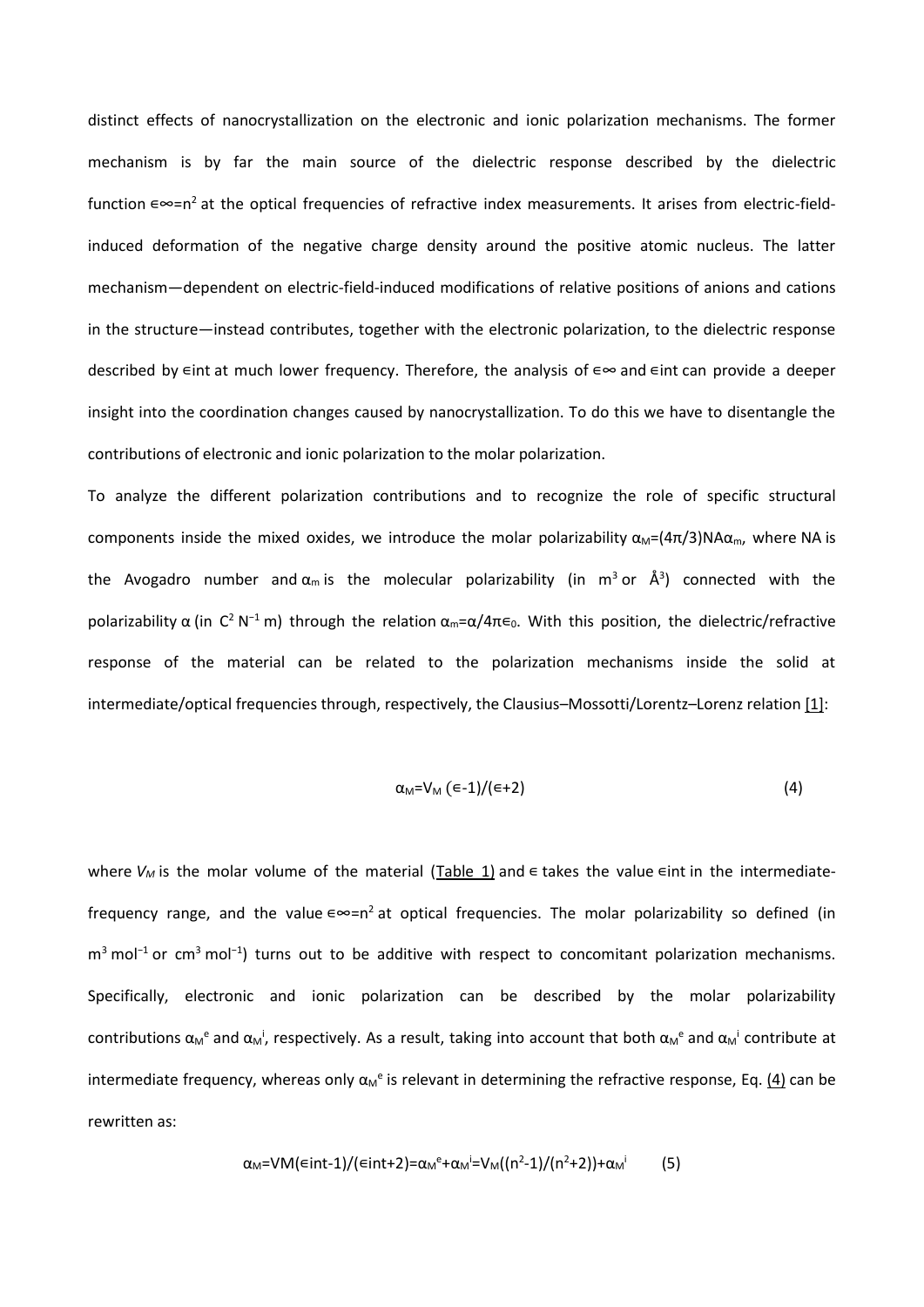On the right-hand side of Eq.  $(5)$ , refractive index data (from Table 2) are used to estimate  $\alpha_M^e$ , which is then subtracted from  $\alpha$ M (obtained from  $\epsilon$ int data of Fig. 8) to calculate  $\alpha$ Mi (e.g. [1], [47]). We report in Table3 the values of  $\alpha_{\text{M}}$ ,  $\alpha_{\text{M}}$ <sup>e</sup> and  $\alpha_{\text{M}}$ <sup>i</sup> obtained in this way.

| <b>Empty Cell</b>                  | <b>GF</b> | <b>AQ</b> | <b>TT</b> | <b>Empty Cell</b> | Ga <sub>2</sub> O <sub>3</sub> |
|------------------------------------|-----------|-----------|-----------|-------------------|--------------------------------|
| $\alpha_{\mathsf{M}}$              | 16.6      | 20.4      | 19.9      | (17.7)            | 22.0                           |
| $\alpha_{\mathsf{M}}{}^{\text{e}}$ | 7.93      | 9.59      | 9.69      | (9.40)            | 15.3                           |
| $\alpha_{\mathsf{M}}$              | 8.63      | 10.8      | 10.2      | (8.24)            | 6.70                           |

*Table 3. Total molar polarization αM, electronic polarization α<sup>M</sup> <sup>e</sup> and ionic polarization α<sup>M</sup> <sup>i</sup> of Ga-free* 

*reference glass (GF), as-quenched glass (AQ) and thermally treated nanocrystallized material (TT). Reference values of Ga2O<sup>3</sup> from the literature data are also shown, and (in parenthesis) values calculated in additive approximation from GF and Ga2O<sup>3</sup> values weighted by the molar concentration of glass matrix and nanophase, respectively, in the TT sample. All values are in cm<sup>3</sup> mol−1 with an uncertainty of about 0.5%.*

Most evident outcome in Table 3 is the opposite sign of the electronic and ionic polarizability changes, with a significantly larger decrease in ionic contribution with respect to the smaller increase in the electronic one. To analyze this result, it is useful to compare the data with the expected response from the glass-only matrix and from the crystalline phase alone, as well as with the simple linear combination of these forms. We can estimate such a response from the results on Ga-free glass and the values of Ga<sub>2</sub>O<sub>3</sub> polarizability reported in the literature [45], [48]. In fact, on the one hand the molar polarizability of Ga-free material represents a good estimation of the response of all electronic configurations participating in the alkaligermanosilicate matrix of Ga-containing nanocrystallized material. On the other hand, studies on several Ga-containing mixed oxides showed that the dielectric polarizability of  $Ga_2O_3$  component, even distributed in multinary compounds such as rare earth gallium garnets, keeps the value 8.8  $\AA^3$ , as in pure Gaoxide  $[45]$ ,  $[48]$ ,  $[49]$ , with a variability of 2% at most  $[48]$ . As far as the response of the nanostructured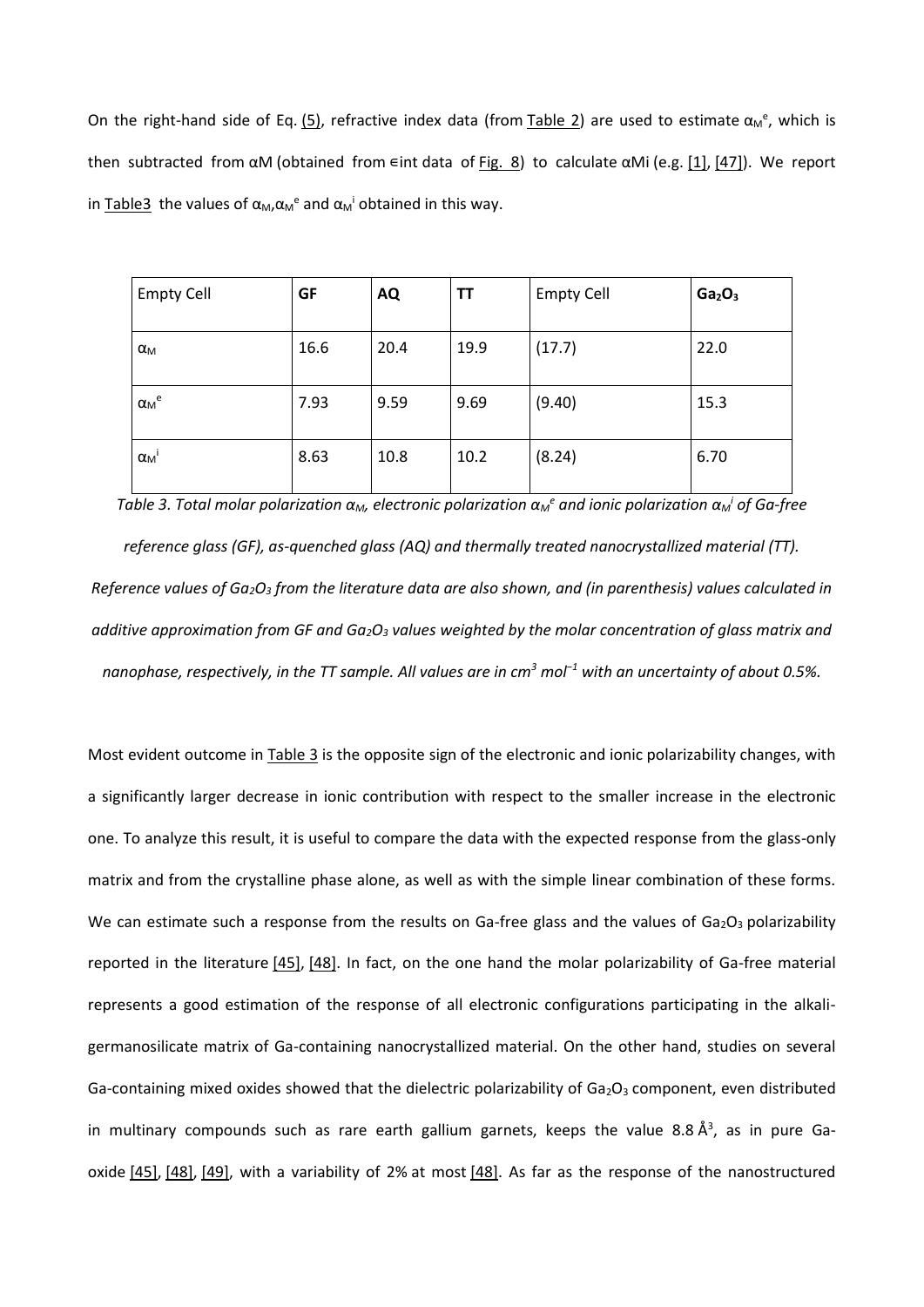system can be described as the result of additive polarizabilities of distinct phases (weighted by the molar concentrations), both ionic and electronic molar polarizability—and the total molar polarizability—can be expressed as:

$$
\alpha_{\mathsf{M}}^{\mathsf{e},i}=[x] \alpha_{\mathsf{M}}^{\mathsf{e},i}(\mathsf{Ga}_2\mathsf{O}_3) + [1-x] \alpha_{\mathsf{M}}^{\mathsf{e},i}(\mathsf{Ga}\text{-free}) \tag{6}
$$

where x=0.20 is the molar concentration of Ga-oxide in the material. Values calculated through this expression are reported in Table 3 (in parentheses). Interestingly, they are significantly smaller than the experimental ones (well above uncertainty), with only  $\alpha_M^e$  approaching much more than the other contributions the measured value, even though largely outside uncertainty.

#### **3.5. Polarizability and coordination changes**

Information on the nanostructural sources of changes in the dielectric and refractive response can be extracted by considering not only  $\alpha_M$ <sup>e</sup> and  $\alpha_M$ <sup>i</sup> (positive and negative, respectively, as a result of nanostructuring), but also the discrepancy between measured quantities and values calculated from the additive approximation. As regards  $\alpha_M$ <sup>e</sup>, the main factor that should be considered is the change in anion polarizability. In fact, although the electronic polarizability reflects the response of the electronic configuration of each ion in the structure, the polarizability of O<sup>2−</sup> ions usually largely overcomes the polarizability of cations in oxides. The free-ion m values calculated by Pauling for Si<sup>4+</sup>, Ge<sup>4+</sup>, Li<sup>+</sup>, Na<sup>+</sup> and Ga<sup>3+</sup> are 0.033, 0.143, 0.029, 0.181 and 0.195 Å<sup>3</sup>, respectively, i.e. an order of magnitude smaller than the  $O^{2}$ - polarizability in SiO<sub>2</sub>, GeO<sub>2</sub> and Ga<sub>2</sub>O<sub>3</sub>, which have *m* values of 1.401, 1.720 and 1.732 Å<sup>3</sup>, respectively [2]. Therefore, the positive  $\alpha$ Me could be related to a change in mean O<sup>2−</sup> polarizability. Specifically, αMe could in principle be related to the change in the mean coordination of Ga ions, since oxygen ions are expected to possess larger polarizability in Ga–O bonds of octahedral Ga sites than in bonds of tetrahedral sites. However, the possible  $O^{2-}$  values are quite similar in the present compound (especially in Ge and Ga sites) and the differences can hardly justify the observed increase of αMe. In fact, taking O<sup>2−</sup> = 1.732 Å<sup>3</sup> as the mean O<sup>2−</sup> polarizability in Ga<sub>2</sub>O<sub>3</sub> and supposing that in tetrahedral Ga sites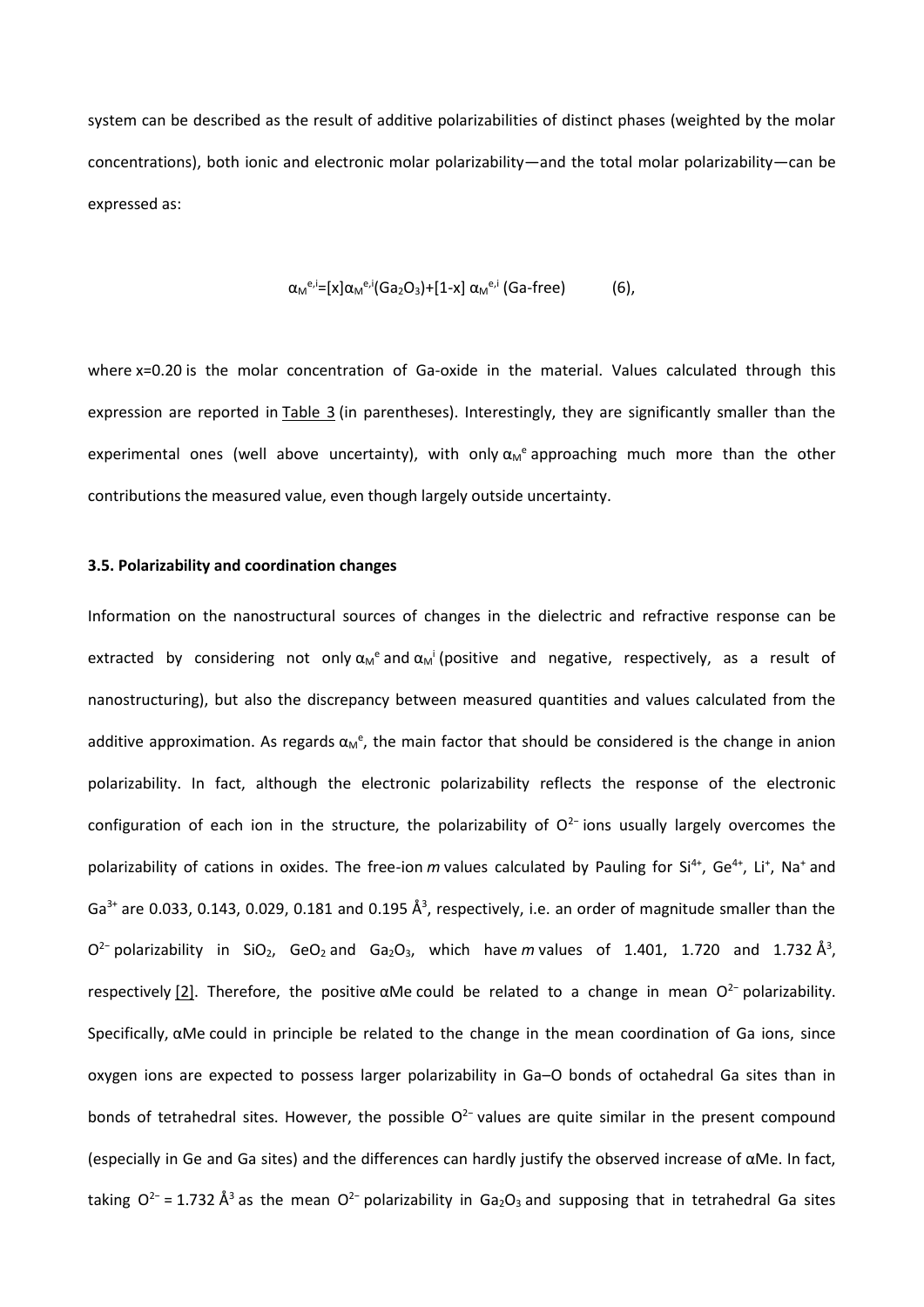$O^{2-}$  = 1.720 Å<sup>3</sup> as in Ge sites (probably an underestimation), the increase of  $O^{2-}$  polarizability would be less than 0.7%. Hence, even in the unrealistic case of full change of coordination from tetrahedral to octahedral upon Ga-oxide crystallization, the expected increase of polarizability from all O<sup>2–</sup> ions belonging to the Ga<sub>2</sub>O<sub>3</sub> component could only account for one-fifth of the observed  $\alpha_M$ <sup>e</sup>. Therefore, other concurrent mechanisms of change of the mean oxygen polarization are necessarily the main source of the change in refractive index. Since the process of nanocrystallization involves the formation of a large interphase between glass matrix and nanocrystals—with quite different mean coordination structure—the formation of a high concentration of NBO sites can be the source of a relevant change of the mean O<sup>2−</sup> polarizability. In fact, the expected increase of O<sup>2−</sup> from a X–O–X bond (with X = Ga, Ge) to NBOs is as large as 50%, according to an estimated value O<sup>2−</sup> = 2.59 Å<sup>3</sup> for NBOs in sodium silicate glass [1]. The surface-to-volume ratio is quite large in the nanocrystallized glass and, taking a mean nanocrystal size of 6 nm, the fraction of coordination units at the interphase is estimated to be about 30% of the total number of units belonging to the nanophase. In such a situation, it is sufficient that 1/4 of the oxygen ions at the interphase belong to NBO groups, because the expected enhancement of  $\alpha_M^e$  can match the experimental value of  $0.1 \text{ cm}^3 \text{ mol}^{-1}.$ 

The possible origin of the even greater but opposite modification of ionic polarizability  $\alpha_M$ <sup>i</sup> must instead be looked for in the change of coordination cages around the cations, since  $\alpha_M$ <sup>i</sup> describes the deformations induced by the electric field on the relative positions of the anions and cations. No relevant change is, however, expected in the ionic polarizability of  $SiO<sub>4</sub>$  and GeO<sub>4</sub> tetrahedra, whose structure can be considered stable with respect to the observed phase separation. Modifications of αMi can only be ascribed to changes in the structural units centered in Ga $3+$  sites and in M<sup>+</sup> alkali cations. Both kinds of sites can in fact undergo modification of the respective coordination. Ga sites admit both tetrahedral and octahedral oxygen cages, whereas M<sup>+</sup> alkali ions can possess a variety of oxygen cages, with quite large coordination number from 5 to 8, as observed in other alkali silicates by extended X-ray absorption fine structure (EXAFS) and molecular dynamics (MD) simulation [50], [51]. The M<sup>+</sup>-coordinated oxygens can belong either to Si–O–Si and Ge–O–Ge bonds, or to ionic groups which contribute to sharing the electron charge of the alkali ion, such as NBOs (in O-M<sup>+</sup> groups) and GaO<sub>4</sub> tetrahedra (in GaO<sub>4</sub>-M<sup>+</sup> complexes). This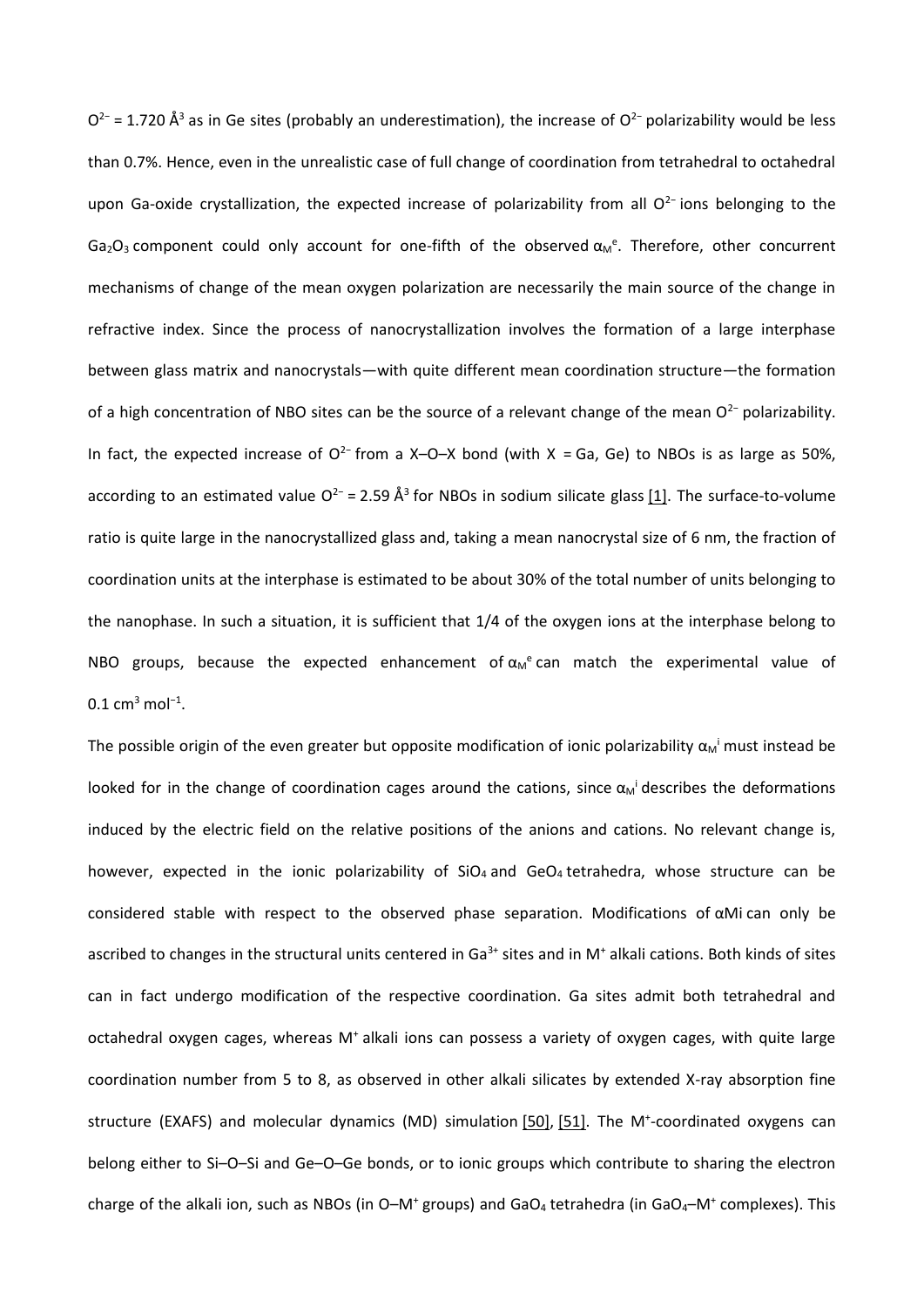is likely the initial situation in as-quenched glass, in which Ga oxide takes part in the amorphous heterogeneities composed of some mixed alkali gallate/germanate phase, as suggested by optical absorption and refractive index (Fig. 5, Fig. 6, Section 3.3). However, after nanocrystallization, Ga oxide is mainly confined in nanocrystals—without any need of charge compensation from alkali ions—and alkali ions can mainly coordinate with NBOs in the matrix and on the interphase. The ionic polarizability of M<sup>+</sup> sites is expected to be lowered by removing Ga-coordinated oxygens from their average shell of coordination, because the bond strength in a GaO<sub>4</sub> tetrahedron is weaker than in a O–M<sup>+</sup> bond of NBOs. In sodium aluminosilicates, as a reference,  $\alpha$ Mi is lower in O-M<sup>+</sup> bonds than in AlO<sub>4</sub>-M<sup>+</sup> groups by approximately 30%, with a difference  $\alpha$ Nai of about 1.5 Å<sup>3</sup>. We can use this value to estimate the order of magnitude of the expected αMi in the present compound. If we suppose that the lack of polarizability contribution from GaO<sub>4</sub>-M<sup>+</sup> groups upon nanocrystallization accounts even for only half the molar concentration of alkali ions in our compound (supposing, for instance, the occurrence of some amount of Ga ions in the matrix even after nanocrystallization), we obtain  $\alpha_M$ <sup>i</sup> =0.4 cm<sup>3</sup> mol<sup>-1</sup>, a value that matches the experiments (Table 3). This estimate also suggests that modifications of mean Ga coordination probably make only minor contributions not only to the molar electronic polarizability, but also to the ionic one. Importantly, according to this analysis, contributions of polarizability from O–M<sup>+</sup> bonds are larger than contributions from M<sup>+</sup> sites interacting only with Si-O-Si and Ge-O-Ge bonds (predominant in Ga-free glass). This fact explains why the molar polarizability in the treated sample exceeds the value calculated by the additive rule using data for Ga-free glass and  $Ga<sub>2</sub>O<sub>3</sub>$ .

Finally, in order to directly verify the occurrence of NBOs and to obtain a confirmation of some modification of their concentration upon nanocrystallization, we have looked for evidence of NBOs in the photoluminescence spectrum excited at 633 nm. The collected spectra (Fig. 9) show the typical red luminescence of NBOs in oxides [17], [52], [53], [54], [55]. Importantly, the effect of Ga addition in promoting the formation of NBOs is evident. In fact, the photoluminescence band in Ga-free glass is almost undetectable compared with Ga-containing as-quenched glass, which is more than one order of magnitude more intense. The light emission intensity further increases upon crystallization, consistently with the analysis of the dielectric response and refractive index change. It should be noted here that the significant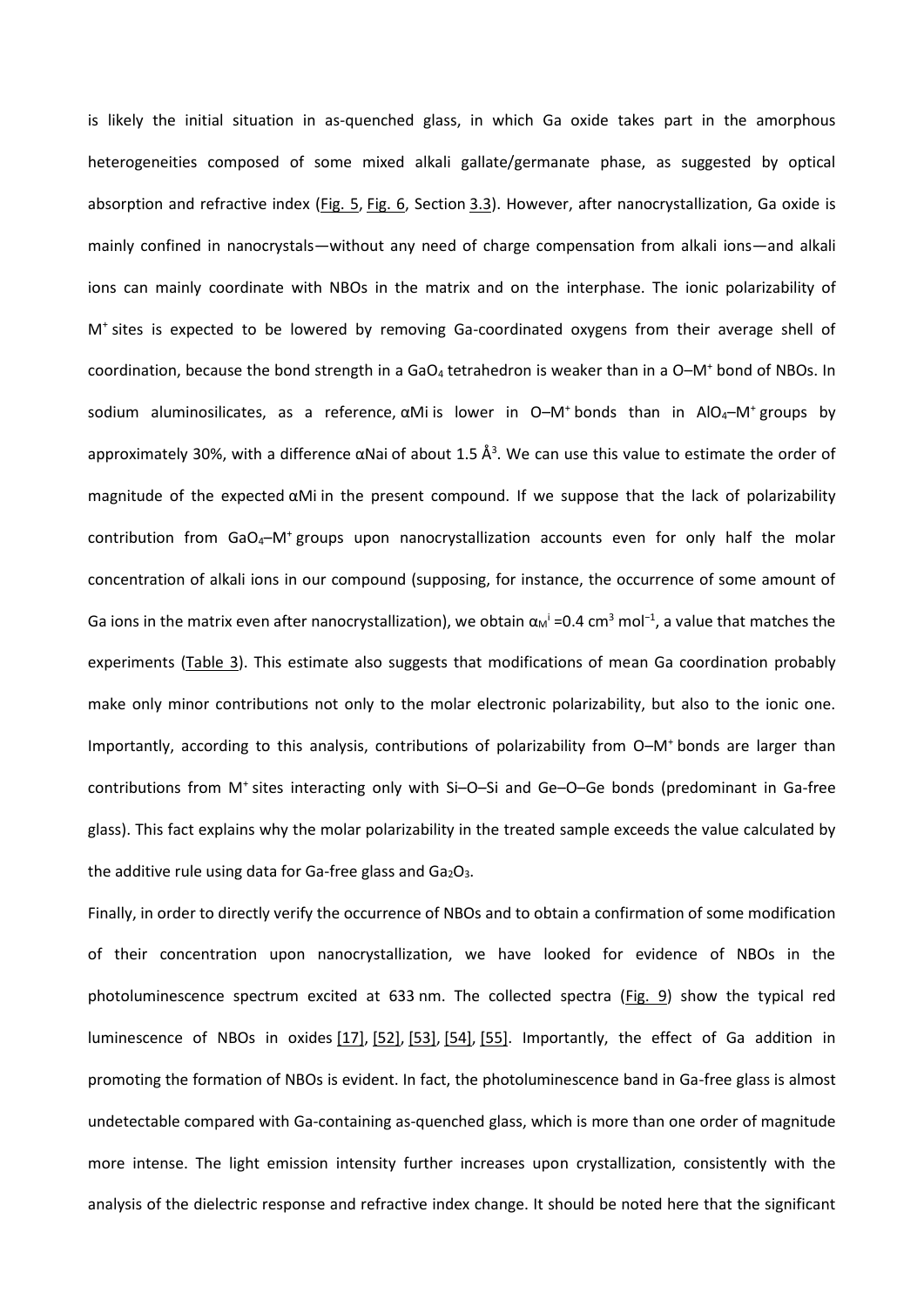increase in NBO luminescence in nanocrystallized glass cannot be ascribed to the coordination network of the crystalline nanophase, since  $Ga_2O_3$  nanopowders and films, and even single crystals, do not show such an emission, which rather is typical of mixed oxide glasses with network modifier ions.



*Fig. 9. Photoluminescence spectra excited at 633 nm of Ga-modified germanosilicates before and after thermal treatment, compared with Ga-free glass.*

## **4. Conclusions**

Analysis of the optical and dielectric response in Ga-modified germanosilicate glass indicates that it is possible to use Ga addition to change the dielectric function and refractive index of glass through postsynthesis growth of  $γ$ -Ga<sub>2</sub>O<sub>3</sub> nanocrystals. This study of changes in the optical absorption edge, refractive index and electric permittivity gives unprecedented insight into the process of secondary phase separation and nanocrystallization, clarifying that initial heterogeneities include Ge-oxide and alkali ions inside an amorphous Ga-oxide phase. Analysis of the contributions of polarizability to the changes in dielectric and refractive response points to a key role of NBO generation during nanocrystallization. Finally, understanding of the mechanisms involved permits analogous strategies in different oxides to be conceived.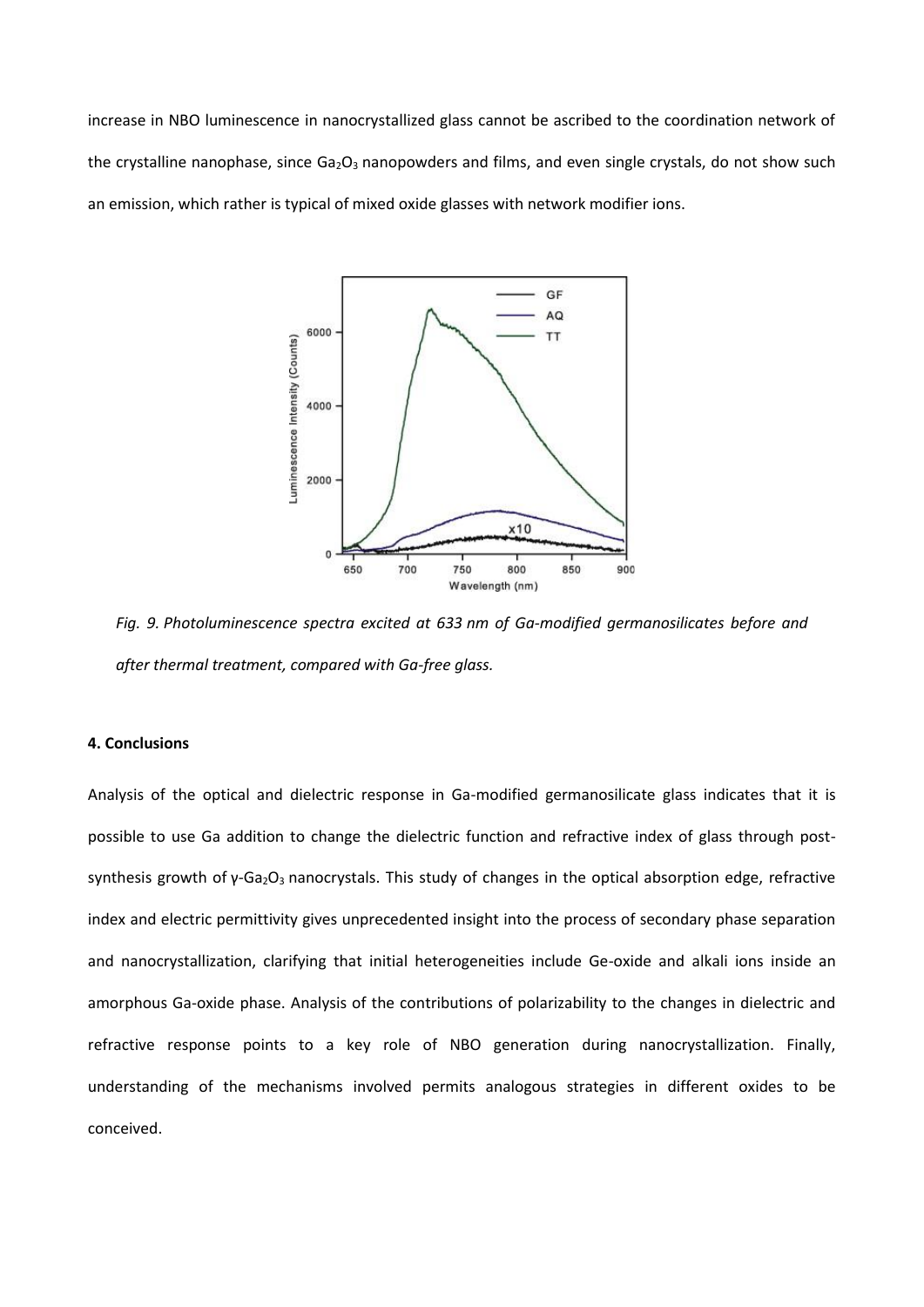## **Acknowledgements**

This work has been supported by the Ministry of Education and Science of the Russian Federation under

Grant No. 11.G34.31.0027, by Cariplo Foundation, Italy, under Project No. 2012-0920, and by Grant MK-

1398.2014.3.

## **References**

- [1] Hsieh CH, Jain H, Kamitsos EI. J Appl Phys 1996;80:1704–12.
- [2] Dimitrov V, Komatsu T. J Univ Chem Technol Metall 2010;45:219–50.
- [3] Niay P, Douay M, Bernage P, Xie WX, Leconte B, Ramecourt D, et al. Opt Mater 1999;11:115–29.
- [4] Canning J, Sommer K, Englund M, Huntington S. Adv Mater 2001;13:970–3.
- [5] Chiodini N, Ghidini S, Paleari A. Phys Rev B 2001;64:073102.
- [6] Chiodini N, Paleari A, Spinolo G. Phys Rev Lett 2003;90:055507.
- [7] Paleari A, Franchina E, Chiodini N, Lauria A, Bricchi E, Kazansky PG. Appl Phys Lett 2006;88:131912.
- [8] Zhang J, Gecevic<sup>x</sup>ius M, Beresna M, Kazansky PG. Paper CTh5D.9 in CLEO: 2013, OSA Technical Digest (online) Optical Society of America; 2013.
- [9] Royon A, Bourhis K, Bellec M, Papon G, Bousquet B, Deshayes Y, et al. Adv Mater 2010;22:5282–6.
- [10] Chiodini N, Lauria A, Lorenzi R, Brovelli S, Meinardi F, Paleari A. Chem Mater 2012:24677–81.
- [11] Brovelli S, Chiodini N, Lorenzi R, Lauria A, Romagnoli M, Paleari A. Nat Commun 2012;3:690. http://dx.doi.org/10.1038/ncomms1683.
- [12] Sigaev VN, Golubev NV, Ignat'eva ES, Savinkov VI, Campione M, Lorenzi R, et al. Nanotechnology 2012;23:015708.
- [13] Nagaraja L, De Souza RA, Samuelis D, Valov I, Brger A, Janek J, et al. Nat Mater 2008;7:391–8.
- [14] Zhou S, Jiang N, Dong H, Zeng H, Hao J, Qiu J. Nanotechnology 2008;19:015702.
- [15] Zhou S, Jiang N, Wu B, Hao J, Qiu J. Adv Funct Mater 2009;19:2081–8.
- [16] Samson BN, Pinckney LR, Wang J, Beall GH, Borrelli NF. Opt Lett 2002;27:1309–11.
- [17] Mashinsky VM, Karatun NM, Bogatyrev VA, Sigaev VN, Golubev NV, Ignat'eva ES, et al. Microsc Microanal 2012;18:259–65.
- [18] Lotarev SV, Lipatiev AS, Golubev NV, Ignat'eva ES, Malashkevich GE, Mudryi AV, et al. Opt Lett 2013;38:492–4.
- [19] Sigaev VN, Golubev NV, Ignat'eva ES, Champagnon B, Vouagner D, Nardou E, et al. Nanoscale 2013;5:299–306.
- [20] Sigaev VN, Golubev NV, Ignat'eva ES, Paleari A, Lorenzi R. Nanoscale 2014;6:1763–74.
- [21] Tanaka K, Mukai T, Ishihara T, Hirao K, Soga N, Sogo S, et al. J Am Ceram Soc 1993;76:2839–45.
- [22] Yamaguchi I, Tanaka K, Hirao K, Soga N. J Mater Sci 1996;31:3541–7.
- [23] Park BJ, Chang HJ, KKim DH. Appl Phys Lett 2004;85:6353–5.
- [24] Zachariasen WH. J Am Chem Soc 1932;54:3841–51.
- [25] Ash JT, Grandinetti PJ. Magn Reson Chem 2006;44:823–31.
- [26] O'Dell LA, Savin SLP, Chadwick AV, Smith ME. Appl Magn Reason 2007;32:527–46.
- [27] Middlemiss DS, Blanc F, Pickard CJ, Grey CP. J Magn Reason 2010;204:1–10.
- [28] Saito K, Ikushima A. Phys Rev B 2000;62:8584–7.
- [29] Cody GD, Tiedje T, Abeles B, Brooks B, Goldstein Y. Phys Rev Lett 1981;47:1480–3.
- [30] Paleari A, Meinardi F, Brovelli S, Lauria A, Lorenzi R, Chiodini N. Appl Phys Lett 2007;91:141913.
- [31] Hao J, Cocivera M. J Phys D 2002;35:433–8.
- [32] Rebien M, Henrion W, Hong M, Mannaerts JP, Fleischer M. Appl Phys Lett 2002;81:250–2.
- [33] Passlack M, Schubert EF, Hobson WS, Hong M, Moriya N, Chu SNG, et al. J Appl Phys 1995;77:686–93.
- [34] Orita M, Ohta H, Hirano M, Hosono H. Appl Phys Lett 2000;77:4166–8.